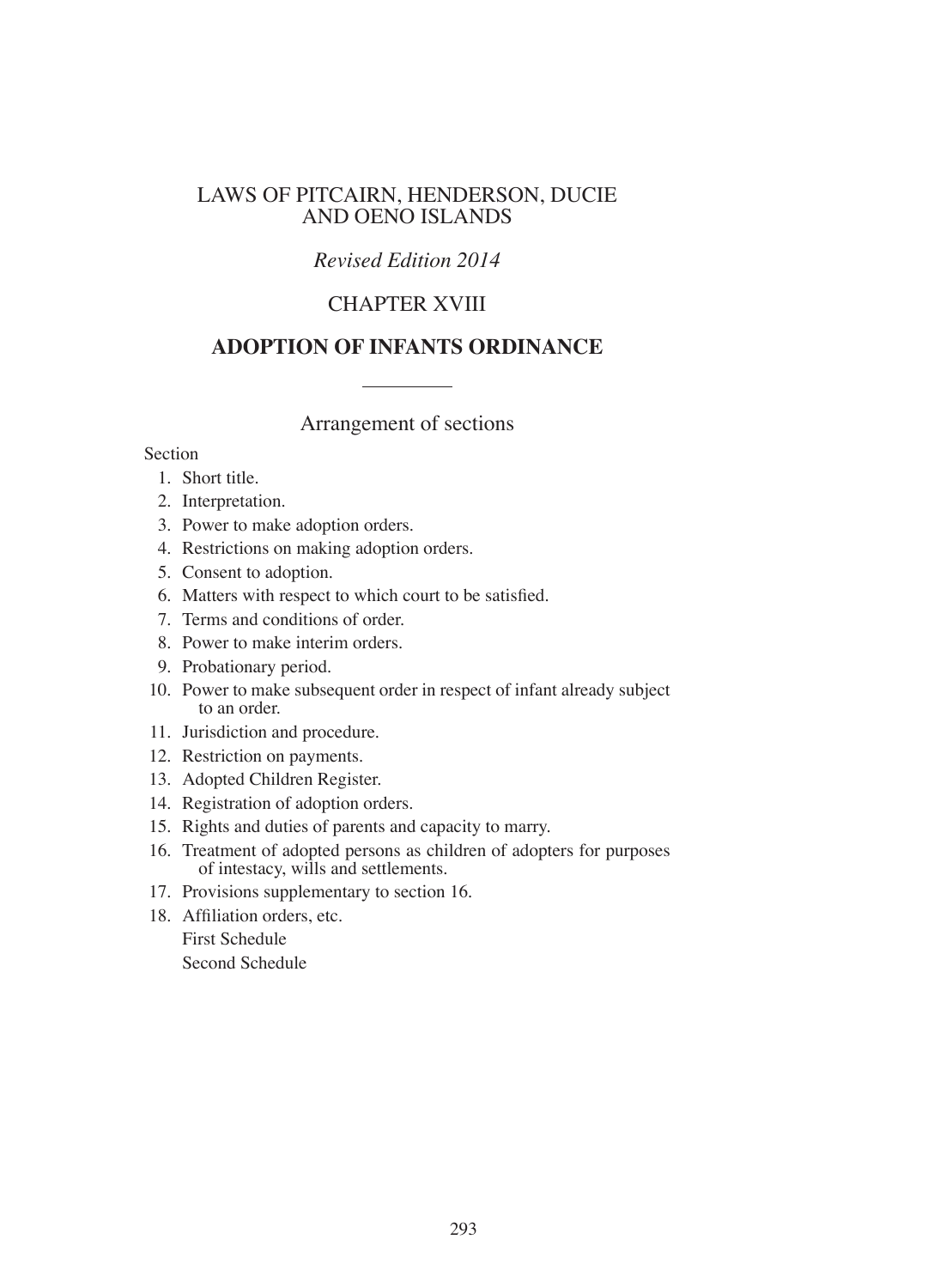An ordinance to make provision for the adoption of infants

and for matters connected therewith.

[9th September, 1954]

Ordinance Nos: 2 of 1954 4 of 1968 2 of 2014.

Short title.

**1.** This ordinance may be cited as the Adoption of Infants Ordinance.

**2.** In this ordinance unless the context otherwise requires—

- "court" means the court having jurisdiction to make adoption orders under this ordinance;
- "father" in relation to an illegitimate child means the natural father;
- "relative" in relation to an infant means a grandparent, brother, sister, uncle or aunt, whether of the full blood, of the half blood or by affinity, and includes—
- (a) where an adoption order has been made in respect of the infant or any other person, any person who would be a relative of the infant within the meaning of this definition if the adopted person were the child of the adopter born in lawful wedlock;
- (b) where the infant is illegitimate, the father of the infant and any other person who would be a relative of the infant within the meaning of this definition if the infant were the legitimate child of its mother and father.

**3.**—(1) Upon an application in the prescribed manner by any person desirous of being authorized to adopt an infant who has never been married the court may, subject to the provisions of this ordinance, make an order (in this ordinance referred to as "an adoption order") authorizing the applicant to adopt that infant.

(2) A person so authorized to adopt the infant and an infant authorized to be adopted are in this ordinance referred to as an "adopter" and an "adopted child" respectively, and "infant" means a person under the age of eighteen.

(3) Where an application for an adoption order is made by two spouses jointly, the court may make the order authorizing the two spouses jointly to adopt, but save as aforesaid no adoption order shall be made authorizing more than one person to adopt an infant.

(4) An adoption order may be made authorizing the adoption of an infant by the mother or father of the infant either alone or in accordance with the provisions of subsection (3) jointly with her or his spouse.

Restrictions on making adoption orders.

**4.**—(1) An adoption order shall not be made unless the

Interpretation.

Power to make adoption orders.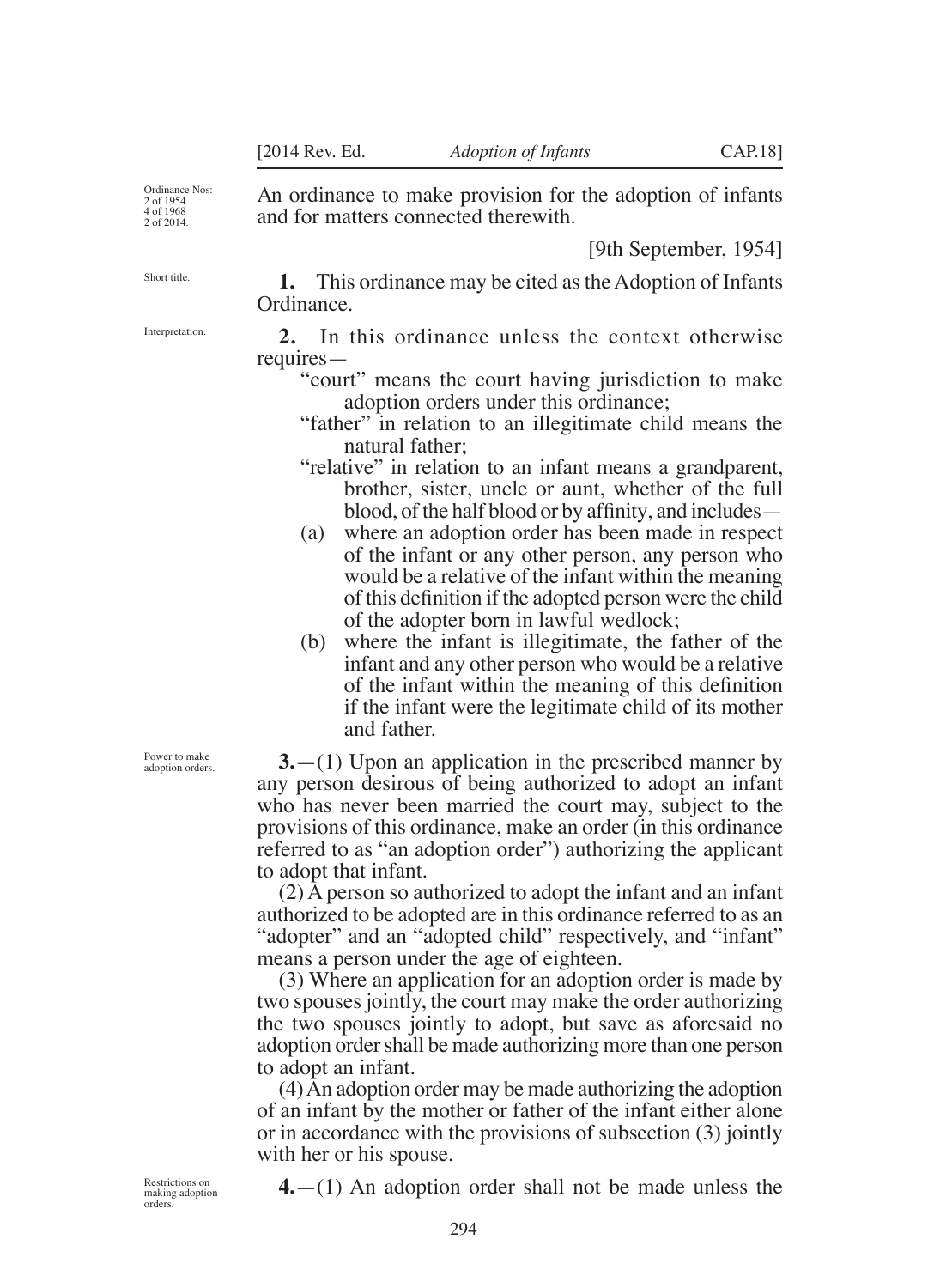applicant or, in the case of a joint application, one of the applicants—

- (a) has attained the age of twenty-five and is at least twenty-one years older than the infant in respect of whom the application is made; or
- (b) has attained the age of twenty-one and is a relative of the infant; or
- (c) is the mother or father of the infant.

(2) An adoption order shall not be made in any case where the sole applicant is a male and the infant in respect of whom the application is made is a female unless the court is satisfied that there are special circumstances which justify as an exceptional measure the making of an adoption order.

(3) An adoption order shall not be made upon the application of one of two spouses without the consent of the other of them:

Provided that the court may dispense with any consent required by this subsection if satisfied that the person whose consent is to be dispensed with cannot be found or is incapable of giving such consent or that the spouses have separated and are living apart and that the separation is likely to be permanent.

(4) An adoption order shall not be made in favour of any applicant who is not resident in the Islands or in respect of any infant who is not so resident.

Consent to adoption.

**5.**—(1) An adoption order shall not be made except with the consent of every person or body who is a parent or guardian of the infant, or who is liable by virtue of any order or agreement to contribute to the maintenance of the infant:

Provided that the court may dispense with any consent required by this subsection if it is satisfied—

- (a) in the case of parent or guardian of the infant, that he or she has abandoned, neglected or persistently ill-treated the infant, or has made no contribution to its maintenance for a period in excess of five years;
- (b) in the case of a person liable as aforesaid to contribute to the maintenance of the infant that he or she has persistently neglected or refused so to contribute;
- (c) in any case, that the person whose consent is required cannot be found, or is incapable of giving his or her consent or that such consent is unreasonably withheld.

(2) The consent of any person to the making of an adoption order in pursuance of an application may be given (either unconditionally or subject to conditions with respect to the religious persuasion in which the infant is to be brought up)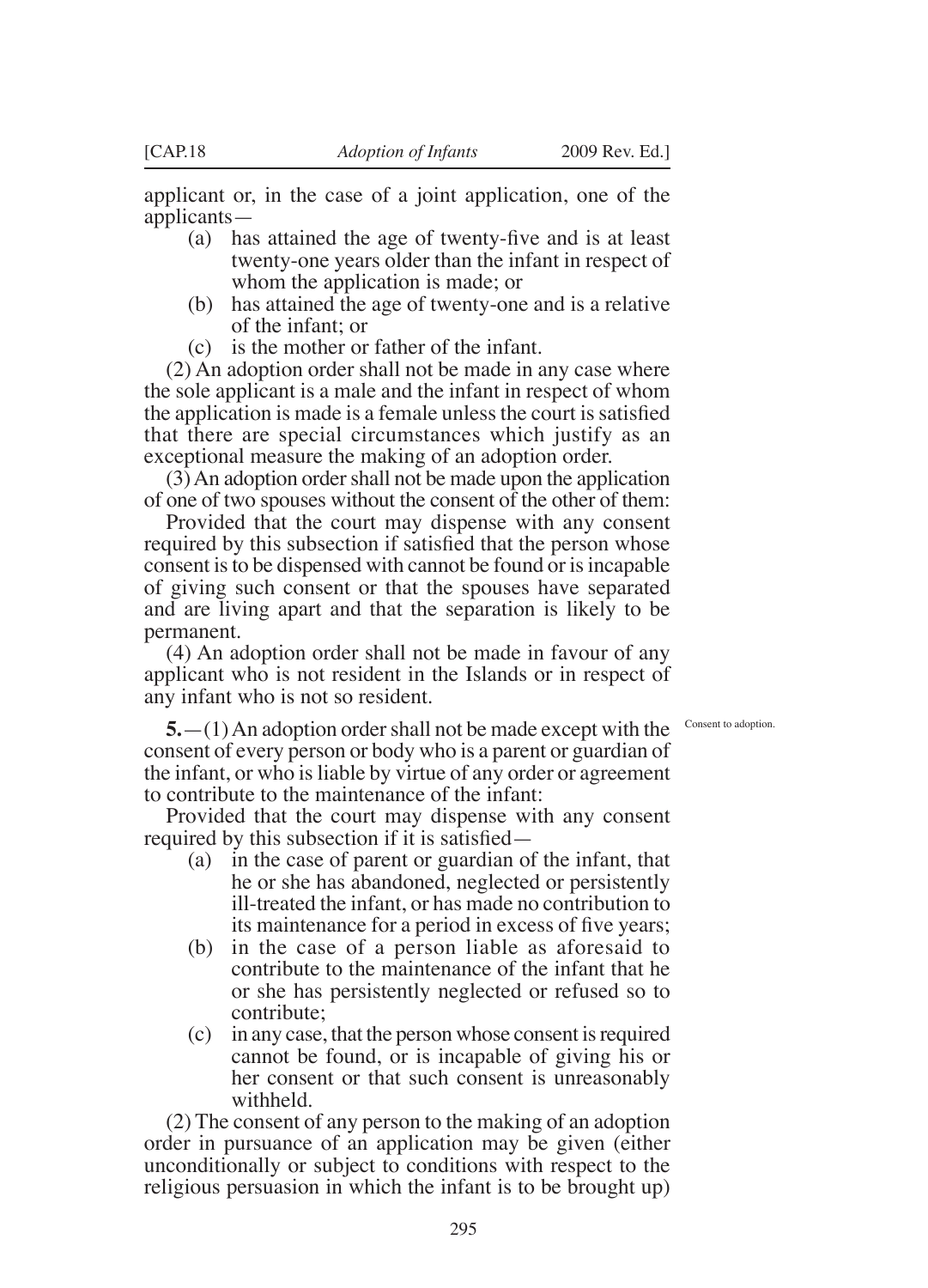without knowing the identity of the applicant for the order; and where consent so given by any person is subsequently withdrawn on the ground only that he or she does not know the identity of the applicant, such consent shall be deemed for the purposes of this section to be unreasonably withheld.

(3) Where any person whose consent to the making of an adoption order is required by this section does not by reason of absence from the Islands attend in the proceedings for the purpose of giving it, a document signifying such consent to the making of the order shall, if the person in whose favour the order is to be made is named or otherwise described in the document, be admissible as evidence of that consent, whether the document is executed before or after the commencement of the proceedings; and where such document is attested by a person of any such class as may be prescribed by rules made under this ordinance the document shall be admissible as aforesaid without further proof of the signature of the person by whom it is executed:

Adoption of Infants Rules 1976.

Matters with respect to which court to be satisfied.

Provided that a document signifying the consent of the mother of an infant shall not be admissible as aforesaid unless—

- (a) the infant is at least six weeks old on the date of the execution of the document; and
- (b) the document is attested on that date by a person of a class prescribed as aforesaid.

(4) While an application for an adoption order in respect of an infant is pending in any court, any parent or guardian of the infant who has signified his or her consent to the making of an adoption order in pursuance of the application shall not be entitled, except with the leave of the court, to remove the infant from the care and possession of the applicant; and in considering whether to grant or refuse such leave the court shall have regard to the welfare of the infant.

(5) For the purposes of subsection (3) of this section, a document purporting to be attested as mentioned in that subsection shall be deemed to be so attested, and to be executed and attested on the date and at the place specified therein, unless the contrary is proved.

**6.** The court before making an adoption order shall be satisfied—

(a) that every person whose consent is necessary under this ordinance and whose consent is not dispensed with has consented to and understands the nature and effect of the adoption order for which application is made, and in particular, in the case of any parent, understands that the effect of the adoption order will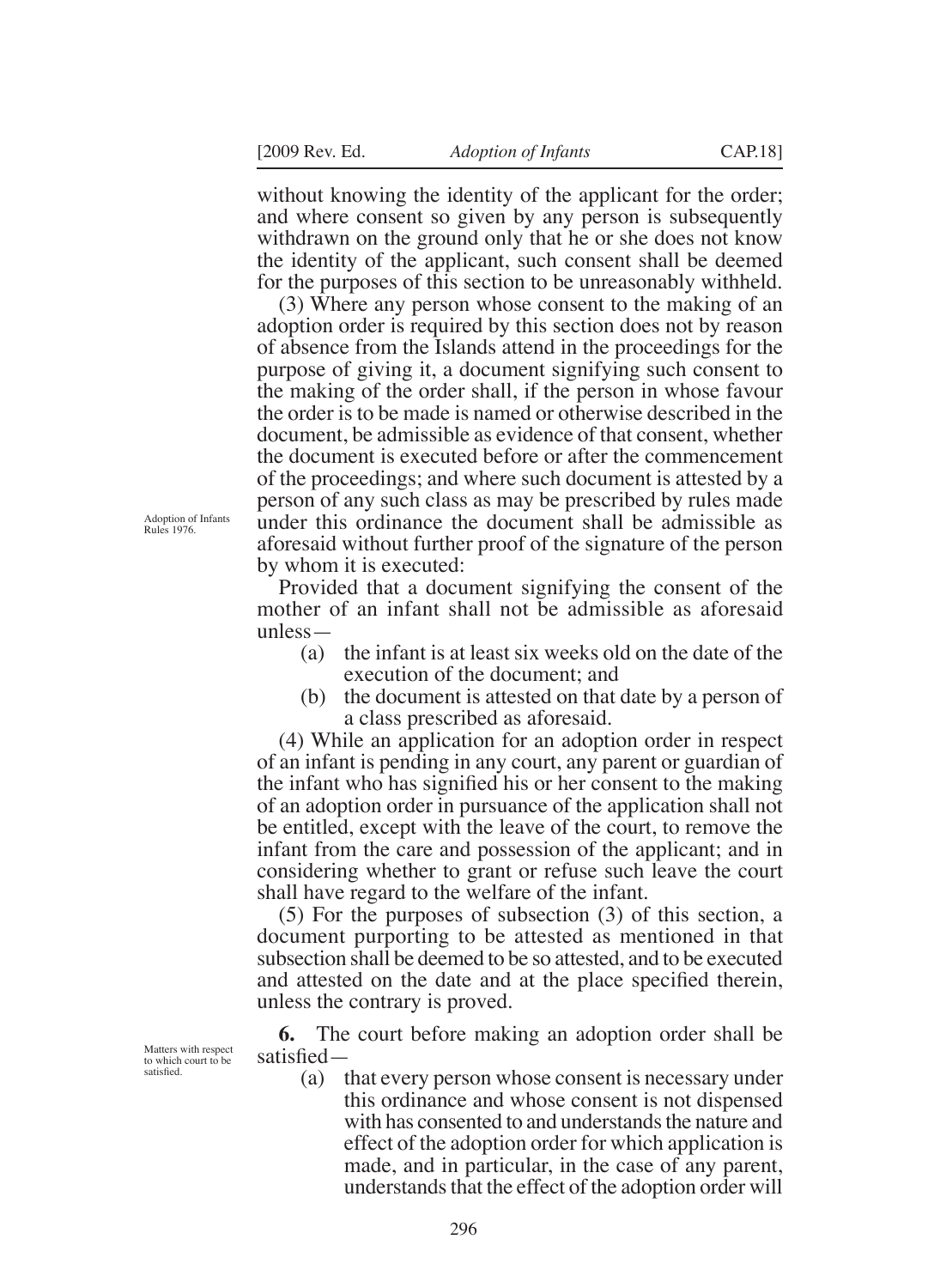be permanently to deprive him or her of his or her parental rights; and

- (b) that the order if made will be for the welfare of the infant, due consideration being for this purpose given to the wishes of the infant, having regard to the age and understanding of the infant; and
- (c) that the applicant has not received or agreed to receive, and that no person has made or given, agreed to make or give to the applicant, any payment or other reward in consideration of the adoption except such as the court may sanction.

**7.** The court in an adoption order may impose such terms and conditions as the court may think fit and in particular  $\frac{1}{\text{of order}}$ may require the adopter by bond or otherwise to make for the adopted child such provision (if any) as in the opinion of the court is just and expedient.

**8.**—(1) Upon any application for an adoption order, the court may postpone the determination of the application and Power to make may make an interim order (which shall not be an adoption order for the purposes of this ordinance) giving the custody of the infant to the applicant for a period not exceeding two years by way of a probationary period upon such terms as regards provision for the maintenance and education and supervision of the welfare of the infant and otherwise as the court may think fit.

(2) All such consents as are required to an adoption order shall be necessary to an interim order but subject to a like power on the part of the court to dispense with any such consent.

**9.**—(1) An adoption order shall not be made in the case of any infant unless the infant has been continuously in the care and possession of the applicant for at least three consecutive months immediately preceding the date of the order.

(2) An interim order under section 8 shall not be made in any case where the making of an adoption order would be unlawful by virtue of subsection (1) of this section.

**10.** An adoption order or an interim order may be made in respect of an infant who has already been the subject of an adoption order, and, upon any application for such further  $\int_{\text{area of}}^{\text{in respect of infant}}$ adoption order, the adopter or adopters under the adoption order last previously made shall, if living, be deemed to be the parent or parents of the infant for all the purposes of this ordinance.

**11.**—(1) The court having jurisdiction to make adoption

Terms and conditions

Probationary period.

Power to make subsequent order<br>in respect of infant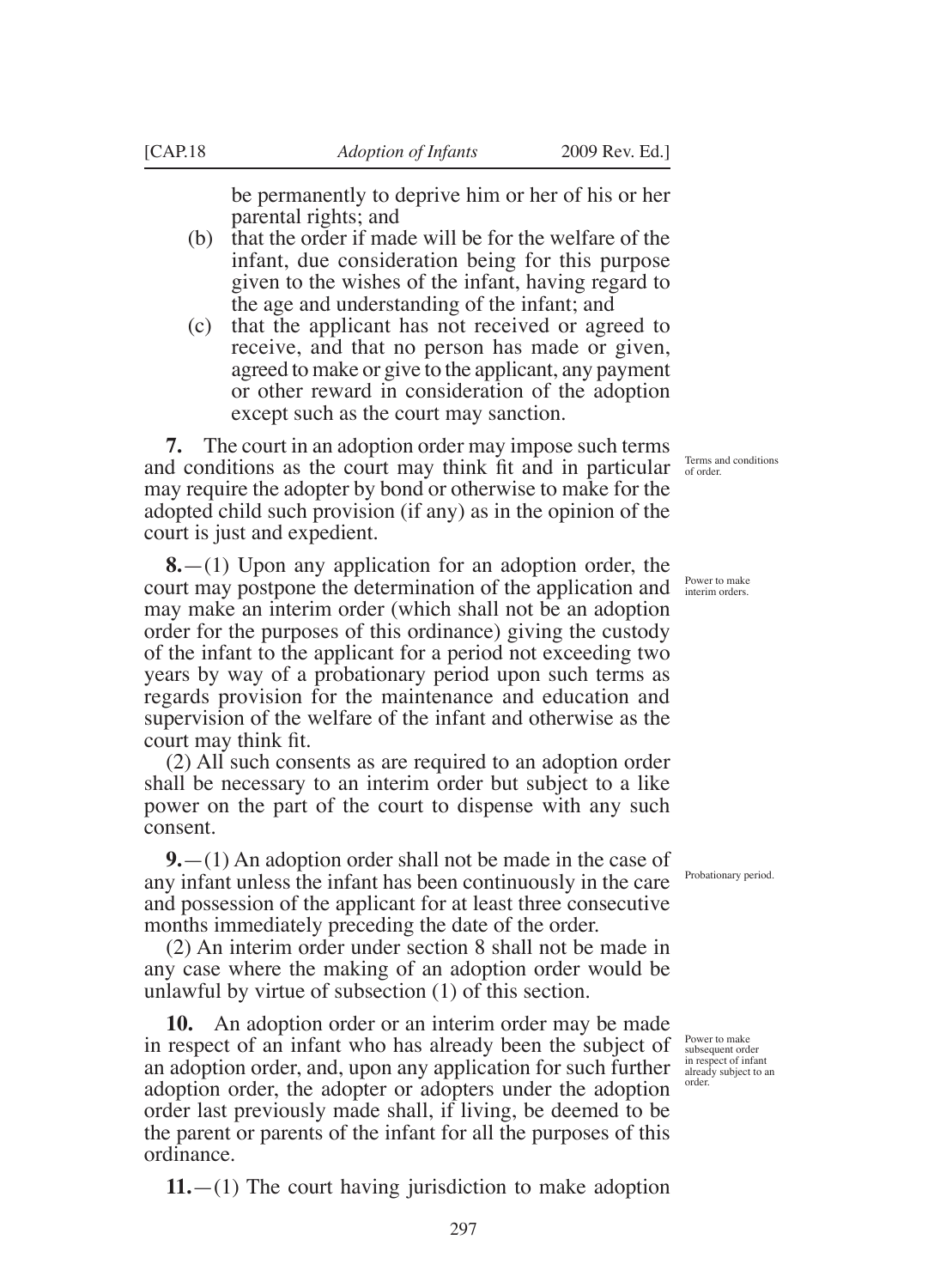Jurisdiction and procedure.

cap. 3

orders under this ordinance shall be the Supreme Court or, at the option of the applicant, but subject to any rules under this section, the Magistrate's Court constituted under the provisions of the Justice Ordinance.

(2) An appeal to the Supreme Court from any order or refusal to make an order by the Magistrate's Court under this ordinance shall lie within such time and in such manner as may be prescribed by rules made under this section.

(3) The Governor may make rules in regard to any matter to be prescribed under this ordinance and directing the manner in which applications to the court are to be made and dealing generally with all matters of procedure and incidental matters arising out of this ordinance and for carrying this ordinance into effect.

**12.** It shall not be lawful for any adopter or for any parent or guardian except with the sanction of the court to receive any payment or other reward in consideration of the adoption of any infant under this ordinance or for any person to make or give or agree to make or give to any adopter or to any parent or guardian any such payment or reward.

**13.**—(1) The Registrar of Births and Deaths (in this ordinance referred to as the "Registrar") shall establish and maintain a register to be called the Adopted Children Register, in which shall be made such entries as may be directed to be made therein by adoption orders, but no other entries.

(2) The court shall cause every adoption order to be communicated in the prescribed manner to the Registrar, and upon receipt of such communication the Registrar shall cause compliance to be made with the directions contained in such order in regard both to marking any entry in the said register of births with the word "Adopted" and in regard to making the appropriate entry in the Adopted Children Register.

(3) A certified copy of an entry in the Adopted Children Register if purporting to be given under the hand of the Registrar shall, without any further or other proof of such entry—

- (a) where the entry does not contain any record of the date of the birth or the country of the birth of the adopted child, be received as evidence of the adoption to which the same relates; and
- (b) where the entry contains a record of the date of the birth or the country of the birth of the adopted child, be received not only as evidence of the adoption to which the same relates but also as evidence of the date of the birth of the adopted child to which the

Restriction on payments.

Adopted Children Register.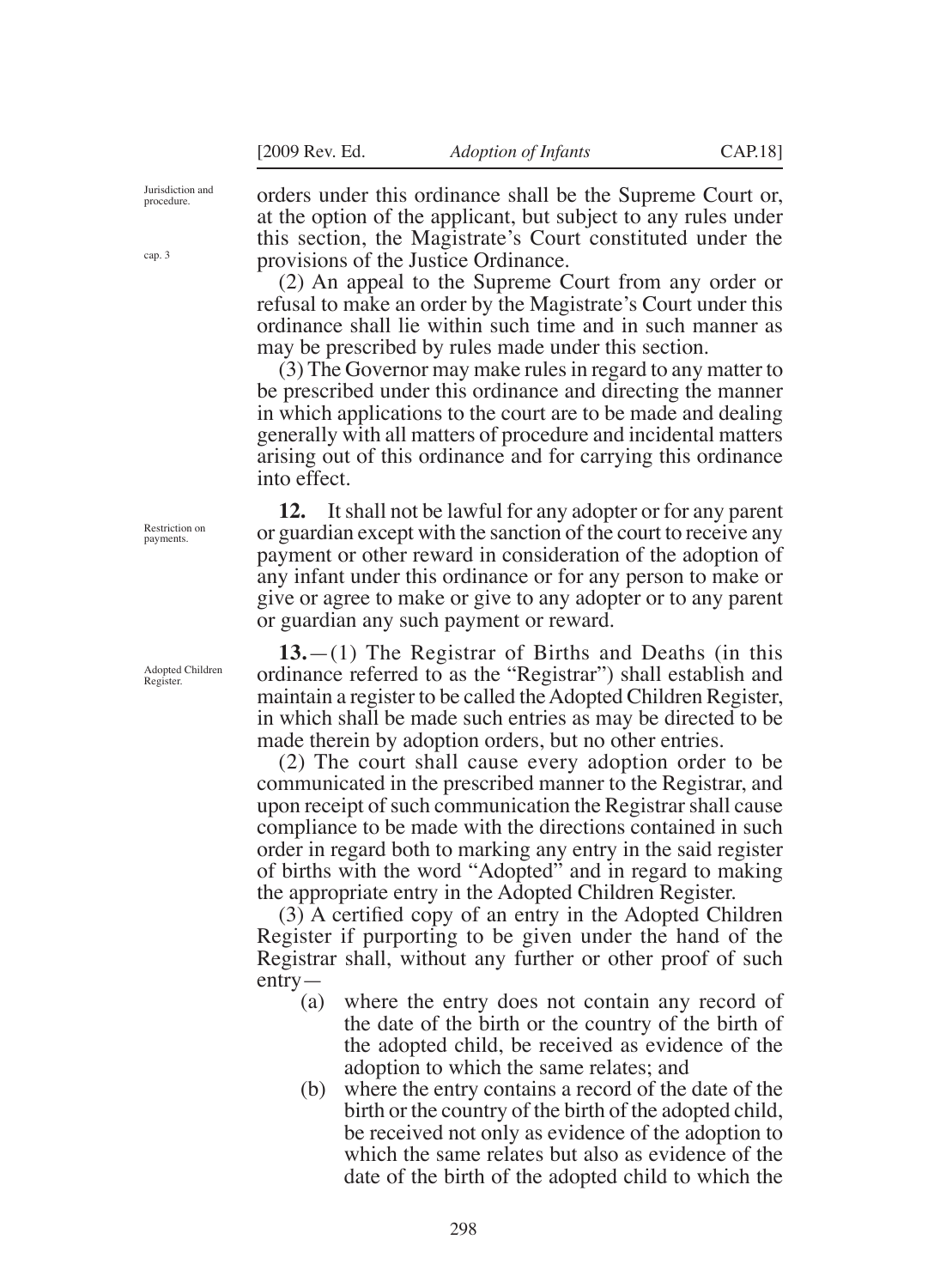same relates in all respects as though the same were a certified copy of an entry in the said register of births.

(4) The Registrar shall cause an index of the Adopted Children Register to be made and kept in the office of the Registrar and every person shall be entitled to search such index and to have a certified copy of any entry in the Adopted Children Register upon payment of the fee prescribed in the First Schedule to this ordinance.

(5) The Registrar shall, in addition to the Adopted Children Register and the index thereof, keep such other registers and books, and make such entries therein as may be necessary to record and make traceable the connection between any entry in the said register of births which has been marked "Adopted" pursuant to this ordinance, and any corresponding entry in the Adopted Children Register, but such last mentioned registers and books shall not be nor shall any index thereof be open to public inspection or search, nor, except under an order of the court, shall the Registrar furnish any person with any information contained in or with any copy or extract from any such registers or books.

**14.**—(1) Every adoption order shall contain a direction to the Registrar to make in the Adopted Children Register an entry in the form set out in the Second Schedule to this ordinance, and (subject to the provisions of the next following subsection) shall specify the particulars to be entered under the headings in columns 2 to 6 of that Schedule.

(2) For the purposes of compliance with the requirements of the foregoing subsection—

- (a) where the precise date of the infant's birth is not proved to the satisfaction of the court, the court shall determine the probable date of his or her birth and the date so determined shall be specified in the order as the date of his or her birth;
- (b) where the name or surname which the infant is to bear after the adoption differs from his or her original name or surname, the new name or surname shall be specified in the order instead of the original;

and where the country of birth of the infant is not proved to the satisfaction of the court, the particulars of that country may, notwithstanding anything in that subsection, be omitted from the order and from the entry in the Adopted Children Register.

(3) Where upon any application for an adoption order in respect of an infant (not being an infant who has previously been the subject of an adoption order) there is proved to the satisfaction of the court the identity of the infant with a child

First Schedule

Registration of adoption orders.

Second Schedule.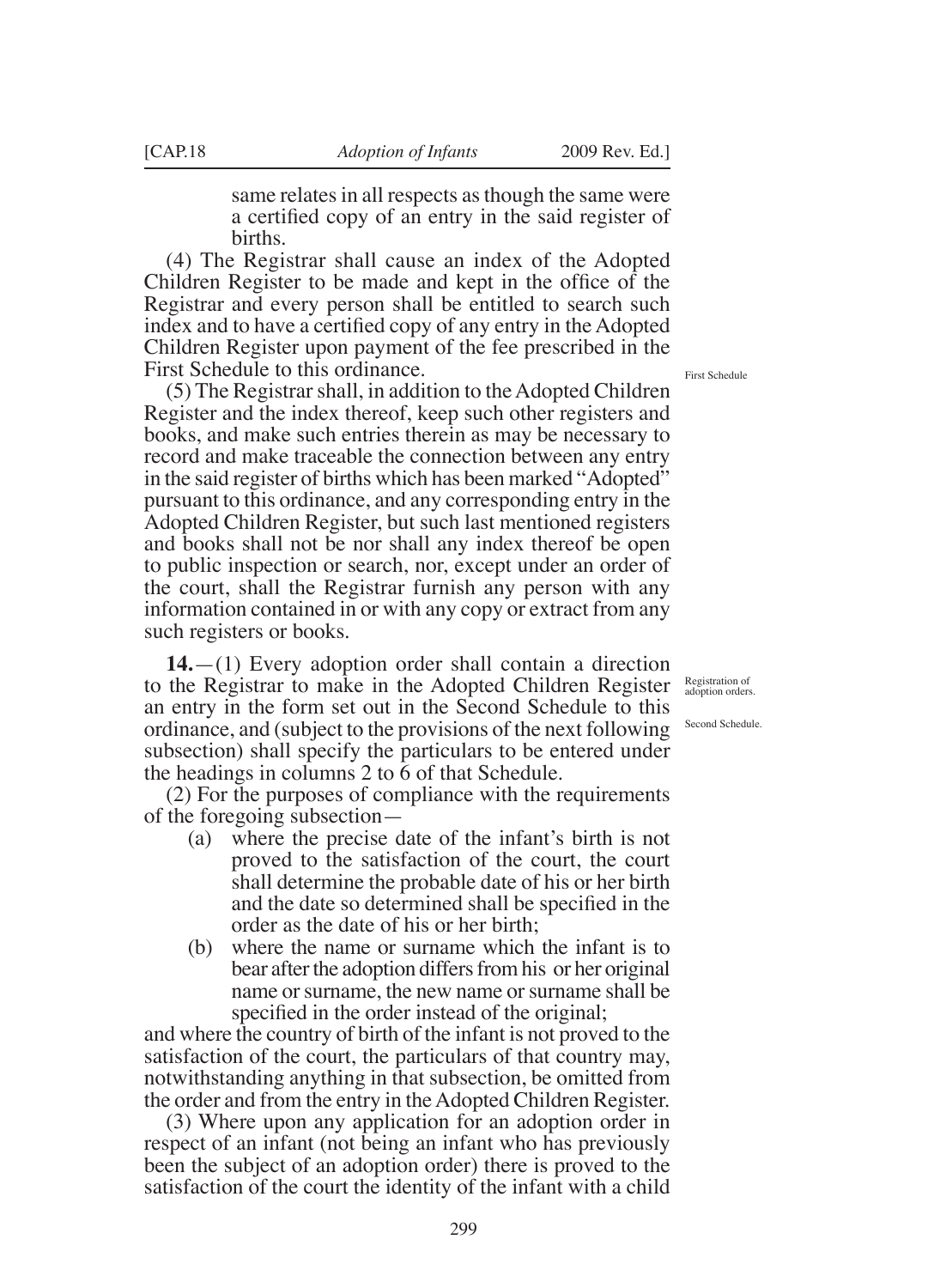to which an entry in the Register of Births relates, any adoption order made in pursuance of the application shall contain a direction to the Registrar to cause the entry in the Register of Birth to be marked with the word "adopted".

(4) Where an adoption order is made in respect of an infant who has previously been the subject of an adoption order, the order shall contain a direction to the Registrar to cause the previous entry in the Adopted Children Register to be marked with the word "re-adopted".

(5) Where an adoption order is quashed, or an appeal against an adoption order allowed, the court which made the order shall give directions to the Registrar to cancel any marking of an entry in the Registers of Births and any entry in the Adopted Children Register which was effected in pursuance of the order.

(6) A copy of an entry in the Register of Births or the Adopted Children Register the marking of which is cancelled under this section shall be deemed to be an accurate copy if and only if both the marking and the cancellation are omitted therefrom.

(7) The court by which an adoption order has been made may, on the application of the adopter or of the adopted person, amend the order by the correction of any error in the particulars contained therein; and where an adoption order is so amended the prescribed officer of the court shall cause the amendment to be communicated in the prescribed manner to the Registrar and any necessary correction of or addition to the Adopted Children Register shall be made accordingly.

(8) The power of the court under the last foregoing subsection shall include power to amend the order—

- (a) by the insertion of the country of the adopted person's birth;
- (b) (where the order does not specify a precise date as the date of the adopted person's birth) by the insertion of the date which appears to the court to be the date or probable date of his or her birth;

and the provisions of that subsection shall have effect accordingly.

**15.**—(1) Upon an adoption order being made, all rights, duties, obligations and liabilities of the parent or parents, guardian or guardians of the adopted child, in relation to the future custody, maintenance and education of the adopted child, including all rights to appoint a guardian or to consent or give notice of dissent to marriage, shall be extinguished, and all such rights, duties, obligations and liabilities shall vest in and be exercised by and enforceable against the adopter as though the adopted child was a child born to the adopter

Rights and duties of parents and capacity to marry.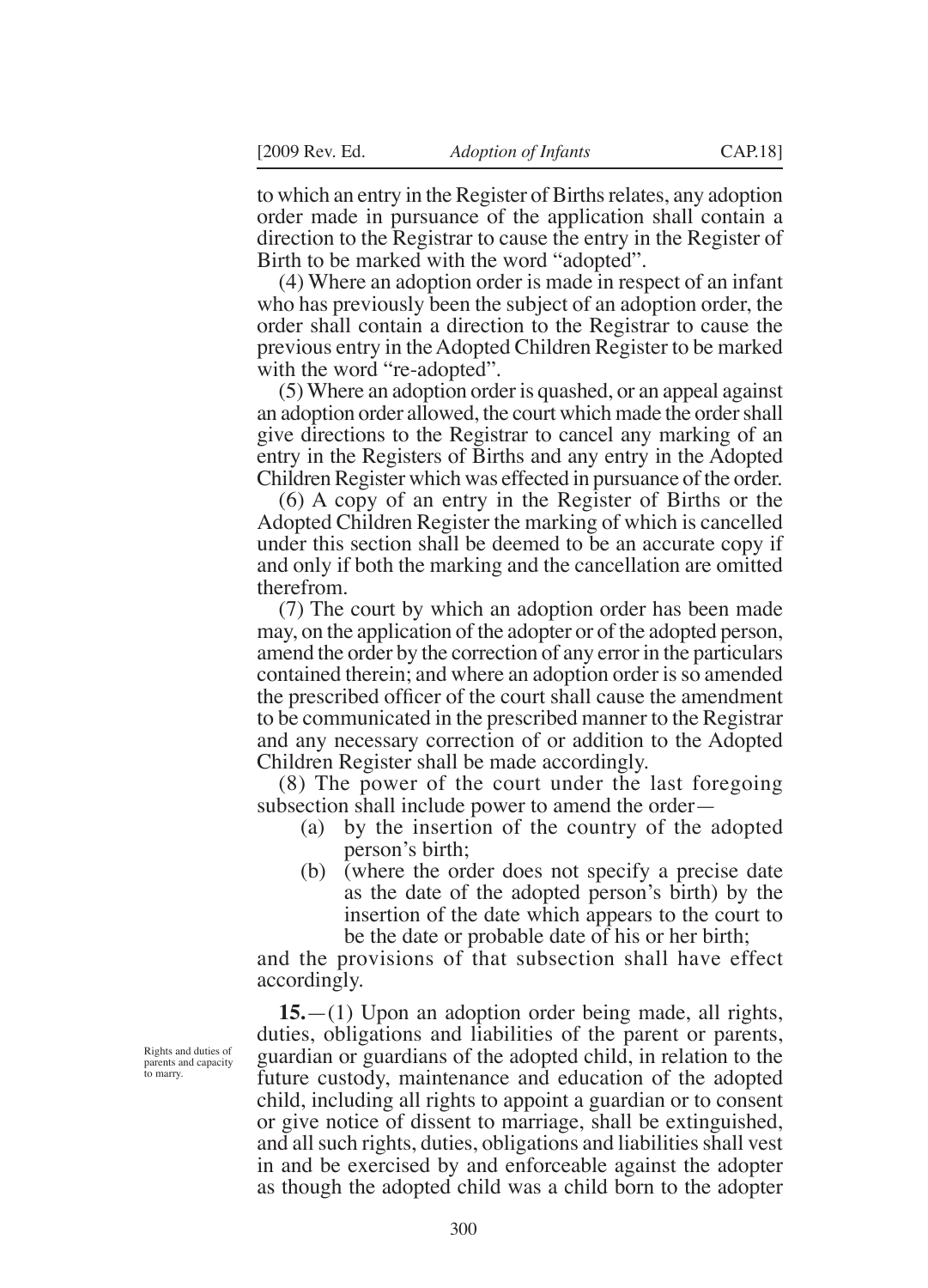in lawful wedlock, and in respect of the same matters and in respect of the liability of a child to maintain its parents the adopted child shall stand to the adopter exclusively in the position of a child born to the adopter in lawful wedlock.

(2) In any case where two spouses are the adopters, such spouses shall, in respect of the matters aforesaid and for the purpose of the jurisdiction of any court to make orders as to the custody and maintenance of and right of access to children, stand to each other and to the adopted child in the same relation as they would have stood if they had been the lawful father and mother of the adopted child, and the adopted child shall stand to them respectively in the same relation as a child would have stood to a lawful father and mother respectively.

(3) For the purpose of the law relating to marriage, an adopter and the person whose adoption has been authorised under an adoption order shall be deemed to be within the prohibited degrees of consanguinity; and the provisions of this subsection shall continue to have effect notwithstanding that some person other than the adopter is authorized by a subsequent order to adopt the same infant:

Provided that nothing in this subsection shall invalidate any marriage which has been solemnized before the commencement of this ordinance.

**16.**—(1) Where, at any time after the making of an adoption order, the adopter or the adopted person or any other person dies intestate in respect of any real or personal property (other than property subject to an entailed interest under a disposition made before the date of the adoption order) that property shall devolve in all respects as if the adopted person were the child of the adopter born in lawful wedlock and were not the child of any other person.

Treatment of adopted persons as children of adopters for purposes of intestacy, wills and settlements.

(2) In any disposition of real or personal property made, whether by instrument *inter vivos* or by will (including codicil), after the date of an adoption order—

- (a) any reference (whether express or implied) to the child or children of the adopter shall be construed as, or as including, a reference to the adopted person;
- (b) any reference (whether express or implied) to the child or children of the adopted person's natural parents or either of them shall be construed as not being, or as not including, a reference to the adopted person; and
- (c) any reference (whether express or implied) to a person related to the adopted person in any degree shall be construed as a reference to the person who would be related to him or her in that degree if he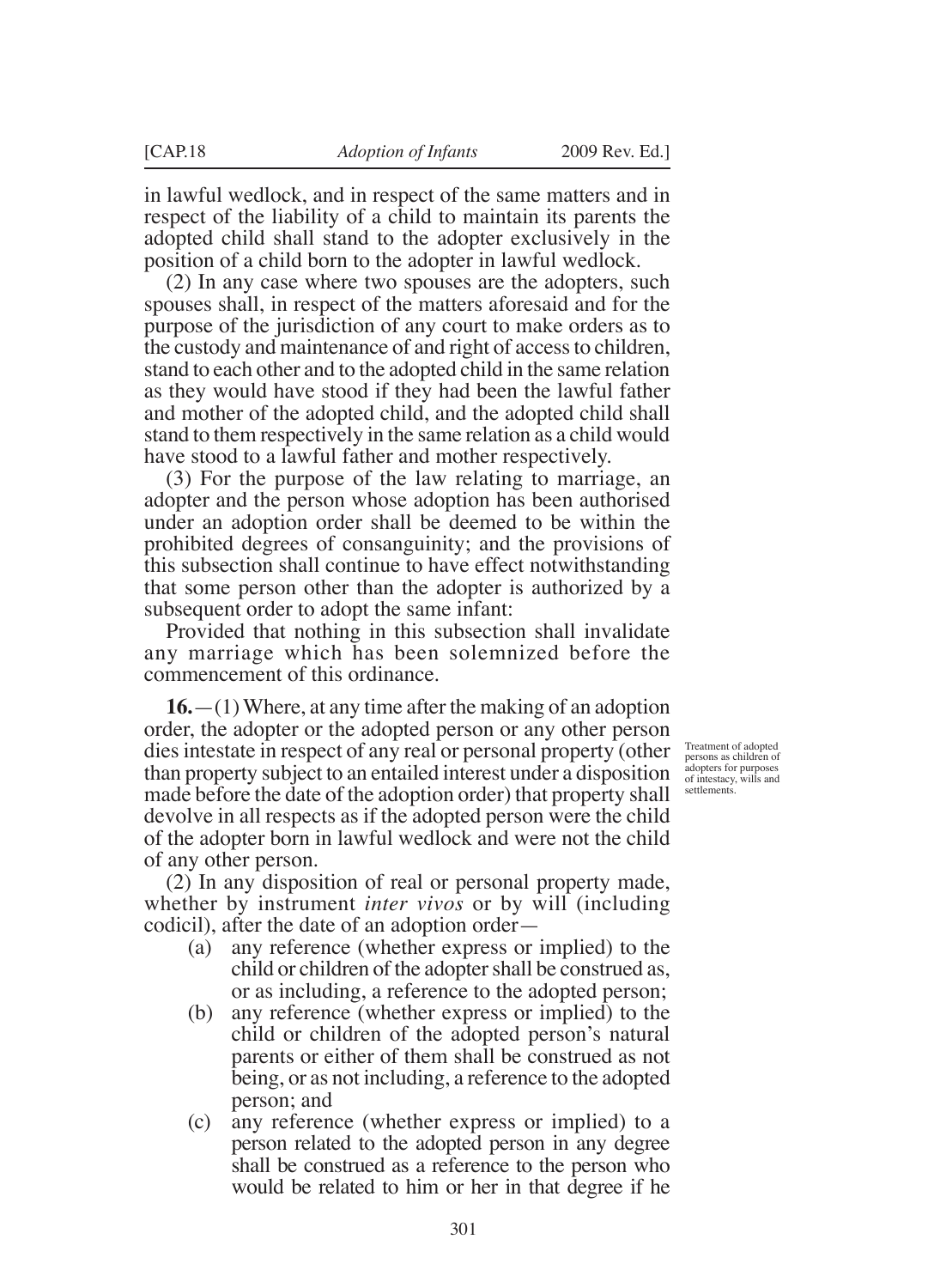or she were the child of the adopter born in lawful wedlock and were not the child of any other person, unless the contrary intention appears.

**17.**—(1) For the purposes of the construction of any such disposition as is mentioned in subsection (2) of section 16, an adopted person shall, unless the contrary intention appears, be deemed to be related to any other person, being the child or adopted child of the adopter or (in the case of a joint adoption) of either of the adopters, as brother or sister.

(2) Notwithstanding any rule of law, a disposition made by will or codicil executed before the date of an adoption order shall not be treated for the purposes of the last preceding section as made after that date by reason only that the will or codicil is confirmed by a codicil executed after that date.

(3) Notwithstanding anything in section 16, trustees, or personal representatives may convey or distribute any real or personal property to or among the persons entitled thereto, without having ascertained that no adoption order has been made by virtue of which any person is or may be entitled to any interest therein, and shall not be liable to any such person of whose claim they have not had notice at the time of the conveyance or distribution; but nothing in this subsection shall prejudice the right of any such person to follow the property, or any property representing it, into the hands of any person, other than a purchaser, who may have received it.

(4) Where an adoption order is made in respect of a person who has been previously adopted, the previous adoption shall be disregarded for the purposes of section 16 in relation to the devolution of any property on the death of a person dying intestate after the date of the subsequent adoption order and in relation to any disposition of property made after that date.

Affiliation orders, etc.

Provisions supplementary to section 16.

> **18.** Where an adoption order is made in respect of an infant, any affiliation order in force with respect to the infant, and any agreement whereby [a parent] of the infant has undertaken to make payments specifically for the benefit of the infant, shall cease to have effect, but without prejudice to the recovery of any arrears which are due under the affiliation order or the agreement at the date of the adoption order:

> Provided that where the infant is adopted by his or her [other parent], the order or agreement shall not cease to have effect by virtue of this section upon the making of the adoption order, but [may be cancelled or varied by Order of the Court if the Court is satisfied that arrangements have been made to provide for the interests of the infant].

**(Amended by Ordinance No. 2 of 2014)**

302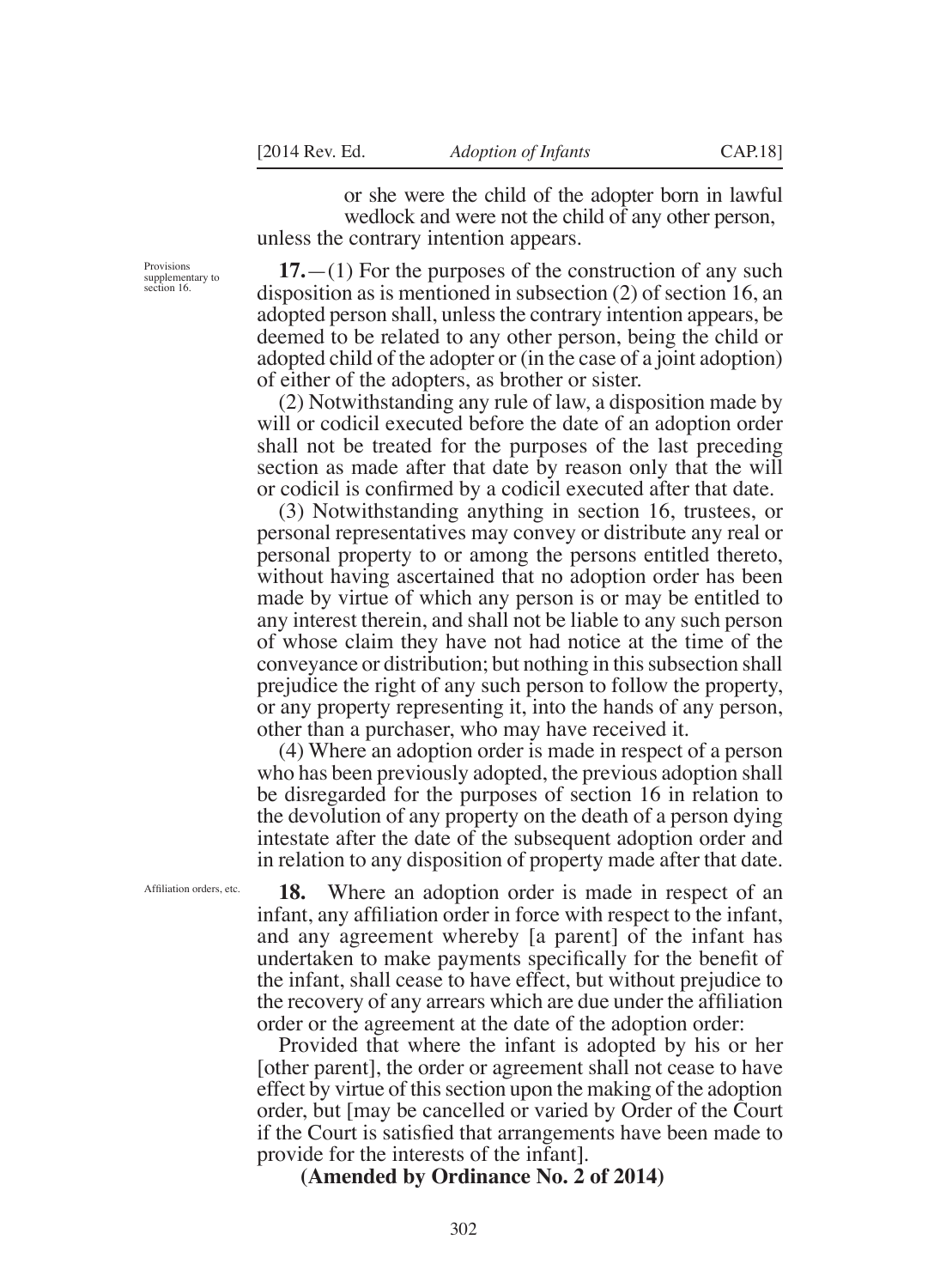# FIRST SCHEDULE

(Section 13(4))

# Fee for search and certified copy of entry in Register \$5.00

# SECOND SCHEDULE

# (Section 14(1))

# FORM OF ENTRY TO BE MADE IN REGISTER

| 1             | $\overline{2}$                         | 3                             | $\overline{4}$ | 5                                                                      | 6                                                                    | 7              | 8                                              |
|---------------|----------------------------------------|-------------------------------|----------------|------------------------------------------------------------------------|----------------------------------------------------------------------|----------------|------------------------------------------------|
| No. of entry. | Date and country of<br>birth of child. | Name and surname of<br>child. | Sex of child.  | address and occupation<br>of adopter or adopters.<br>Name and surname, | Date of adoption order<br>court by which made.<br>and description of | Date of entry. | Signature of Registrar<br>attesting the entry. |
|               |                                        |                               |                |                                                                        |                                                                      |                |                                                |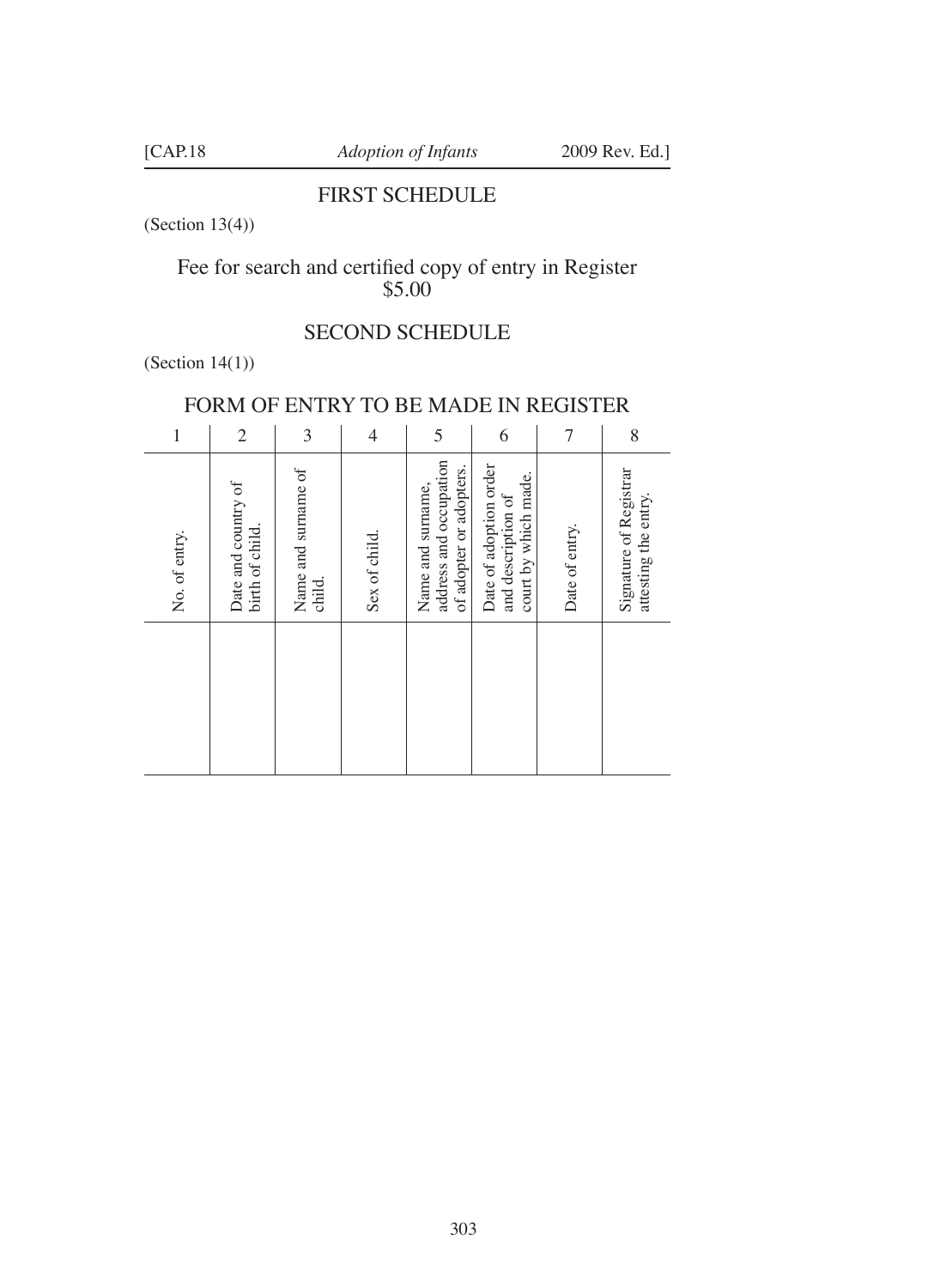### CHAPTER XVIII

## **ADOPTION OF INFANTS**

### Section 11

Rules 8th November 1976.

### **ADOPTION OF INFANTS RULES 1976 Made by the Governor**

**1.** These Rules may be cited as the Adoption of Infants Rules.

Interpretation.

Short title.

**Application** 

**2.** In these Rules—

"ordinance" means the Adoption of Infants Ordinance; "applicant" means the person or persons making an application under the ordinance.

**3.**—(1) An application for an Adoption Order shall be in Form No.1 in the Schedule to these Rules and shall be made to the Magistrate's Court.

(2) The application shall be accompanied by  $-$ 

(a) the original documents referred to therein;

(b) a copy of the application;

(c) a copy of every such original document.

(3) The application shall be supported by an affidavit made by the applicant in manner appearing in the said Form No.1.

(4) Any document signifying the consent of any person to the making of an Adoption Order for the purposes of section 5 of the ordinance shall be in Form No.2 in the Schedule hereto and if executed before the commencement of the proceedings shall be attached to the application.

(5) A document executed outside Pitcairn Island signifying consent to the making of an Adoption Order shall be sufficiently attested for the purposes of subsection (3) of section 5 of the ordinance if it is attested by any of the following persons:—

- (a) any person for the time being authorised by law in the place where the document is executed to administer an oath for any judicial or other legal purpose;
- (b) a British consular officer;
- (c) a notary public; or
- (d) if the person executing the document is serving in any of the regular armed forces of the Crown, an officer holding a commission in any of these forces.

**4.** If it appears to the Court that the applicant has made a previous application under the ordinance in respect of the same infant and that such application has been refused, the Court shall not make an Adoption Order or an interim order

Where previous application refused.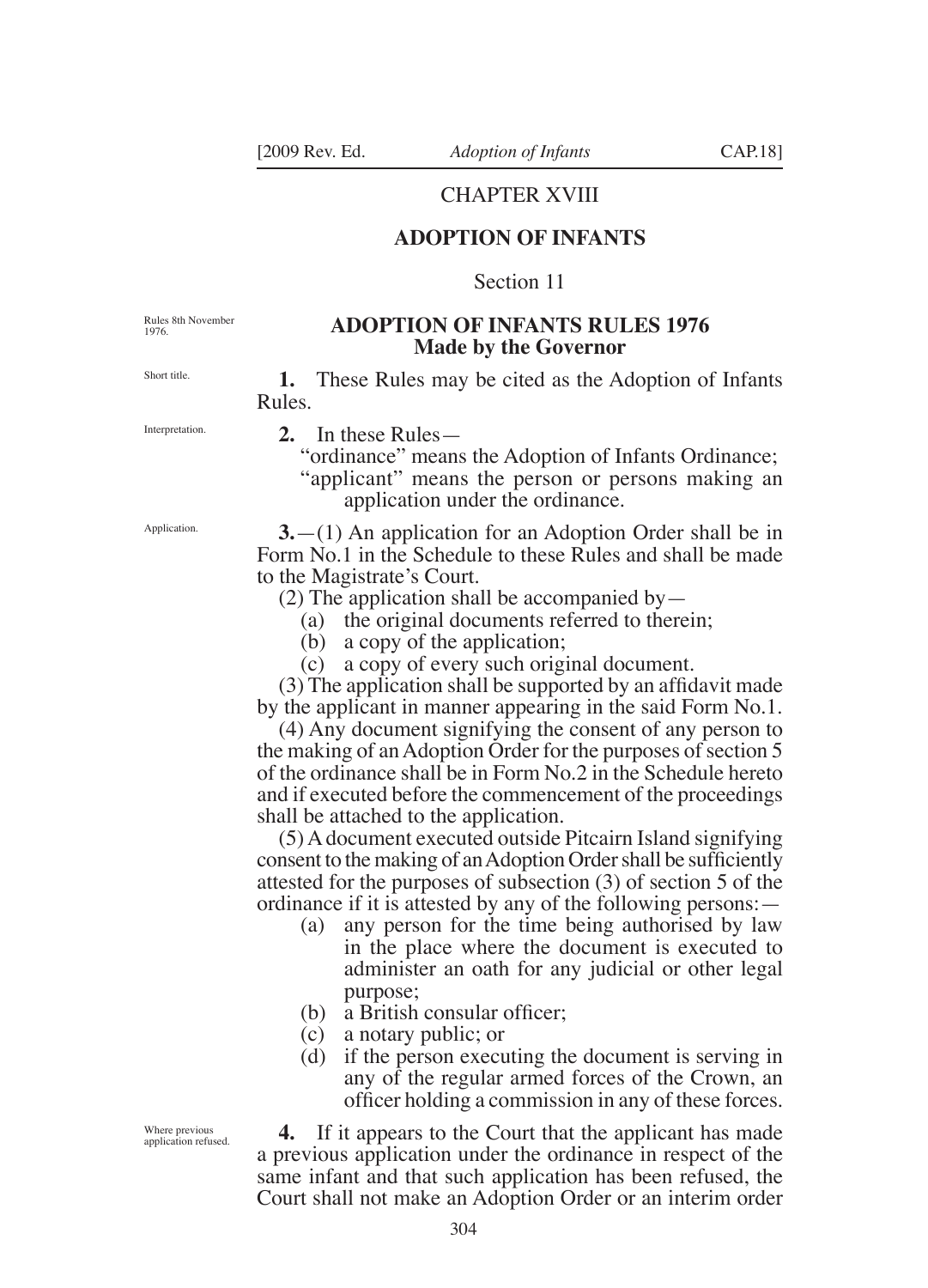unless satisfied that there has been a substantial change in the circumstances.

**5.**—(1) Subject to the provisions of Rule 4 of these Rules, the Court shall as soon as practicable after an application is made appoint a guardian at law of the infant and shall furnish him with a copy of the application and of every document referred to therein.

(2) The Court may revoke at any time the appointment of a guardian at law and may appoint another in his place.

(3) The following persons or bodies shall be made respondents, namely, the infant in respect of whom the application is made, the guardian at law of the infant, every person or body who is a parent or guardian of the infant, or has the actual custody of the infant or is liable to contribute to the support of the infant, and the spouse, if any, of the applicant, except in the case of a joint application by two spouses.

(4) As soon as the guardian at law has been appointed the Time for hearing. Court shall fix a time for the hearing of the application and shall issue a notice in Form No.3 in the Schedule to these Rules addressed to the respondents and shall direct the applicant to cause such notice to be served on each of them:

Provided that where the infant is in the actual custody of any person or body such notice need not be served on the infant but may require such person or body to produce the infant to the court.

**6.** Any notice under these Rules shall be served upon any respondent to whom it is addressed either by delivering a copy to him personally or by leaving a copy with some person for him at his last or usual place of abode whether such place of abode is in Pitcairn Island or elsewhere:

Provided that where the respondent is a body, the copy shall be sent by registered post to the registered office of that body or if there is no registered office to the place where the body transacts or carries on its business.

**7.** Where the consent of a local authority or other body of persons to the making of an Adoption Order is necessary under the ordinance such consent may be given on its behalf by any officer or agent of that body duly authorised in writing in that behalf by such body.

**8.**—(1) It shall be the duty of the guardian at law to investigate as fully as possible all the circumstances of the infant and the applicant and all other matters relevant to the proposed adoption with a view to safeguarding the interests of the infant before the Court and in particular it shall be his or her duty to include in such investigation the following questions—

Guardian at law to be appointed.

Service.

Consent of local authority, etc.

Duty of guardian at law.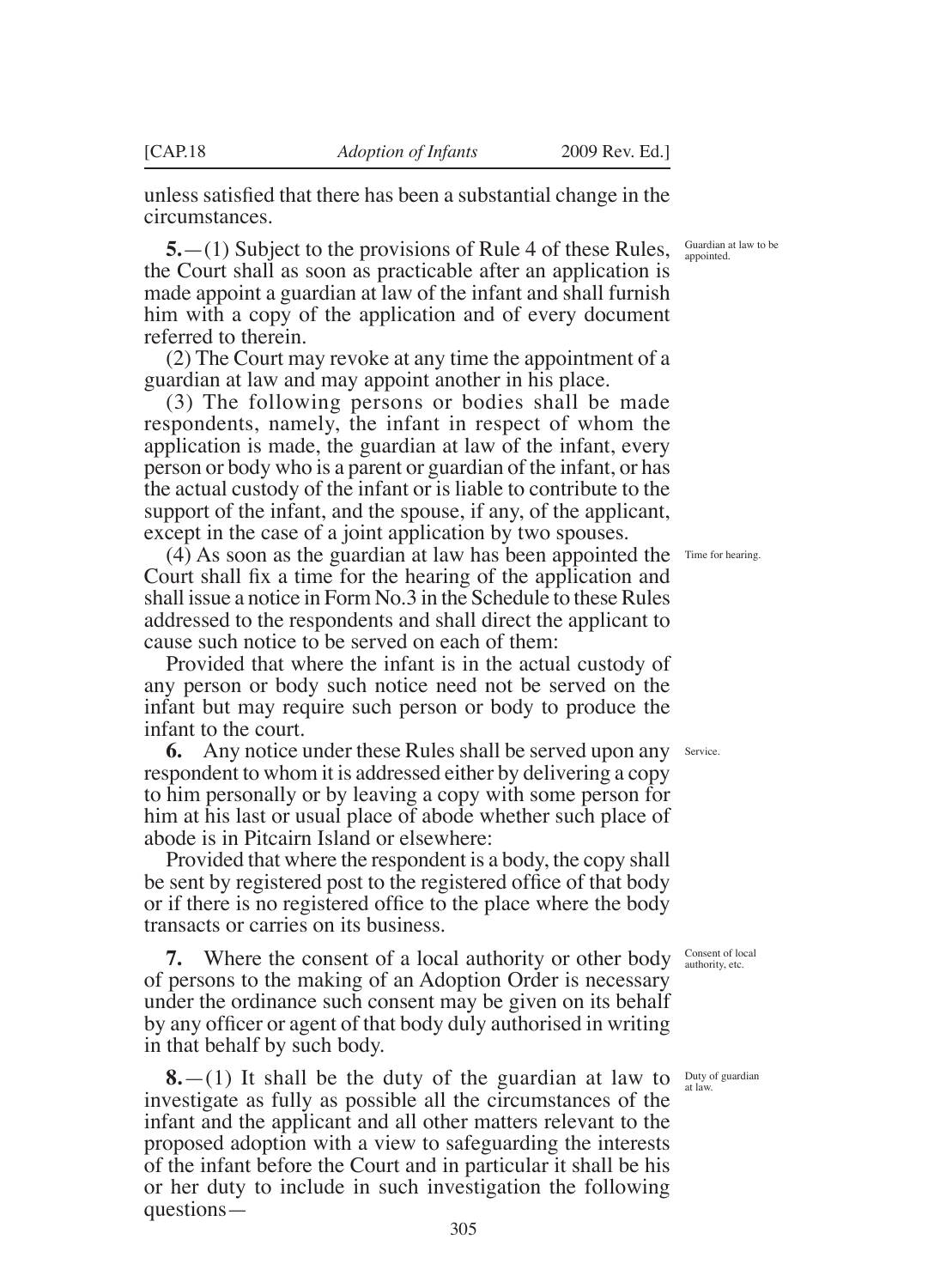- (a) whether the application is true and complete particularly as regards the date of birth and the identity of the infant;
- (b) whether any payment or other reward in consideration of the adoption has been received or agreed upon and whether it is consistent with the welfare of the infant;
- (c) whether the means and status of the applicant are such as to enable the applicant to maintain and bring up the infant suitably and what right to or interest in property the infant has;
- (d) what insurance, if any, has been effected on the life of the infant;
- (e) whether it is desirable for the welfare of the infant that the Court should be asked to make an interim order or, in making an Adoption Order, to impose any particular terms or conditions or to require the adopter to make any particular provisions for the infant.

(2) The guardian at law shall regard all information obtained by him or her in the course of the investigation as confidential and shall not divulge any part of it to any other person except so far as may be necessary for the proper execution of his or her duty.

(3) On completing the investigations the guardian at law shall make a confidential report in writing to the court.

(4) With a view to obtaining the directions of the Court on any particular matter the guardian at law may at any time make such interim report to the Court as appears to him or her to be necessary.

Hearing in private.

**9.** Every application under the Ordinance shall be made, heard and determined in private.

**10.**—(1) The Court shall not make an Adoption Order or an interim order except upon or after the personal attendance before the Court of the applicant:

Provided that where the application is made by two spouses jointly the Court may dispense with the personal attendance of one of the applicants.

(2) If the applicant has been informed that the personal attendance of the infant at the hearing is required, the Court shall not make an Adoption Order or an interim order unless—

- (a) the infant has so attended or the Court decides that there are special circumstances making such attendance unnecessary; and
- (b) the Court is satisfied that the infant has been

Personal attendance.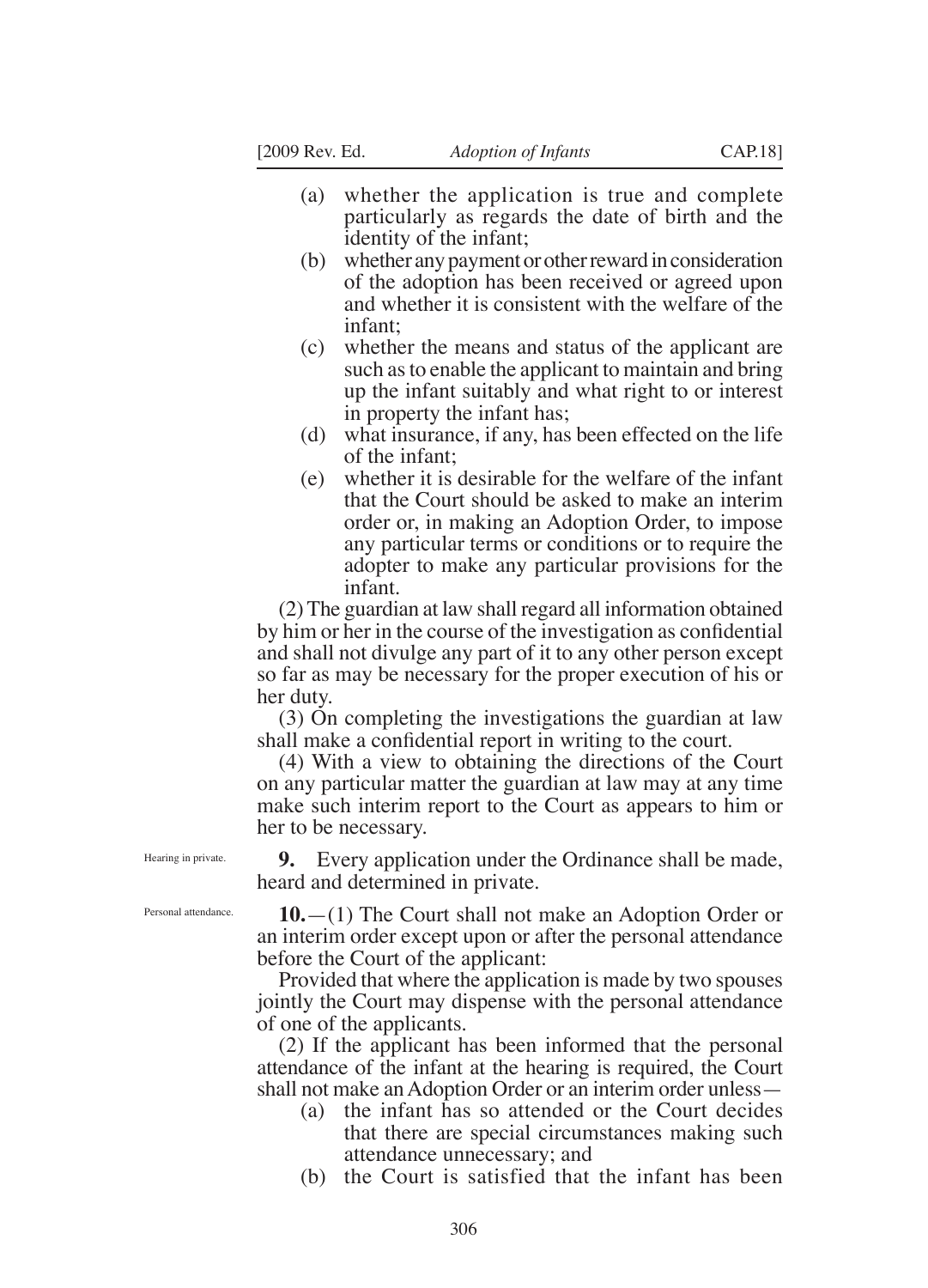informed of the nature of the order.

**11.** The Court may direct that any one or more of the respondents shall attend and be heard and examined separately and apart from the applicant or any other respondent if the Court is satisfied that this course is desirable and will not prejudice the determination of any question involved.

**12.** On any adjournment of the hearing the Court may issue to any respondent not in attendance a notice of the time and place to which the hearing is adjourned and may direct the applicant to cause it to be served.

**13.** If owing to special circumstances an application appears to the Court to be more fit to be dealt with by the Supreme Court the Court may on that ground expressly refuse to make an order.

**14.**—(1) An Adoption Order or an interim order shall be drawn up in Form No.4 or No.5 in the Schedule to these Rules as the case may require.

(2) No copy or duplicate of such order shall be given to or served upon any person other than the applicant and the Registrar except by special direction of the Supreme Court or of the Magistrate's Court.

(3) An interim order may include such terms as regards the exercise of supervision by the guardian at law or otherwise as the Court may think fit.

**15.**—(1) Where the determination of an application has been postponed and an interim order has been made, the applicant shall at least two months before the expiration of the order apply to the Court to proceed with the determination of the application and it shall thereupon be lawful for the Court to fix a time for the further hearing of the application and to issue a notice in Form No.6 in the Schedule to these Rules addressed to the respondents and to direct the applicant to cause such notice to be served on each of them:

Provided that where the infant is in the actual custody of the applicant the notice need not be served on the infant.

(2) Where the applicant so applies, an Adoption Order shall not be made unless the applicant, the infant and the guardian at law have attended the further hearing.

**16.** It shall be the duty of the Registrar of the Court Copy to be sent to Registrar of Births to cause a certified copy or a duplicate of such order to be forwarded within seven days to the Registrar of Births and Deaths.

Powers of Court as to separate attendance of parties.

Notice to respondent not in attendance.

Refusal.

Form of orders.

Procedure where application postponed.

and Deaths.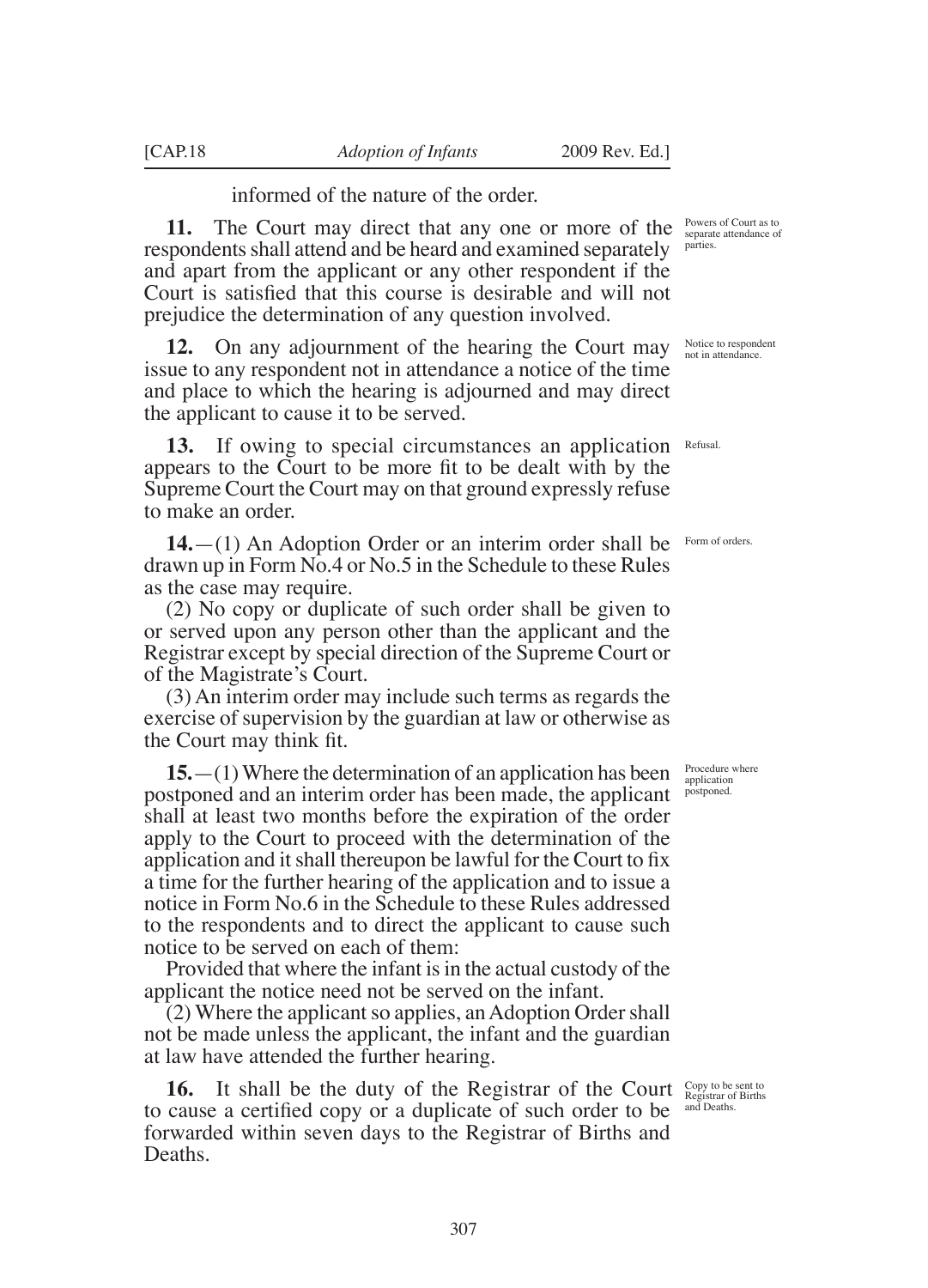Application of Justice Ordinance. cap. 3

**17.** Subject to these Rules, the Justice Ordinance and the rules made thereunder shall apply to proceedings under the ordinance so far as they are practicable.

**18.** The forms in the Schedule hereto shall be used on applications under the ordinance and in any case where no form is included in the Schedule the forms in use in the Magistrate's Court may be adapted with such variations as may be necessary.

Forms. cap. 3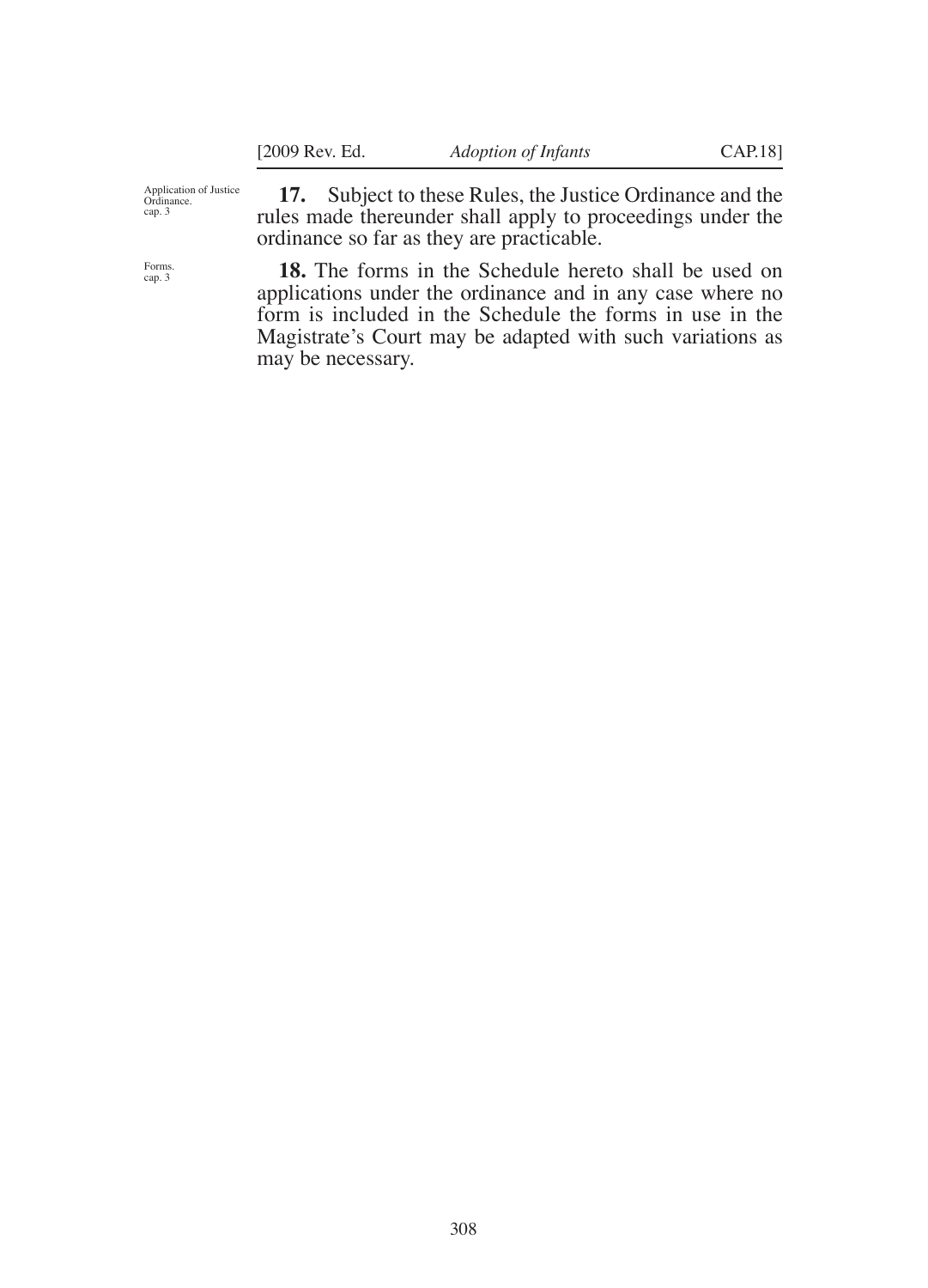# **SCHEDULE**

**Form No.1** 

# **ADOPTION OF INFANTS ORDINANCE**

(Chapter 18)

# **APPLICATION FOR ADOPTION ORDER**

(Rule 3)

(Every paragraph must be completed or deleted as the case may be.)

To the Magistrate's Court at Adamstown, Pitcairn Island.

I / We the undersigned and being<br>desirous of adopting an infant under the provisions of the an infant under the provisions of the Adoption of Infants Ordinance hereby state

### **PART 1—PARTICULARS OF APPLICANT(S)**

1. Name of (first) applicant in full

Address

**Occupation** 

Date of birth

Relationship (if any) to infant

Name of (second) applicant in full

Address

**Occupation** 

Date of birth

Relationship (if any) to infant

- 2. I am / We are resident in Pitcairn Island.
- 3. I am a widow / widower / unmarried / I am married to

 of / We are married to each other and our marriage certificate (or other evidence of marriage) is attached.

\* 4. The consent of my husband / wife to the making of an Adoption Order authorising me to adopt the infant is attached;

**or**

 I request the Court to dispense with the consent of my husband / wife on the ground that he / she cannot be found / is incapable of giving his / her consent / we have separated and are living apart and the separation is likely to be permanent.

<sup>\*</sup>Delete if a joint application or if applicant not married.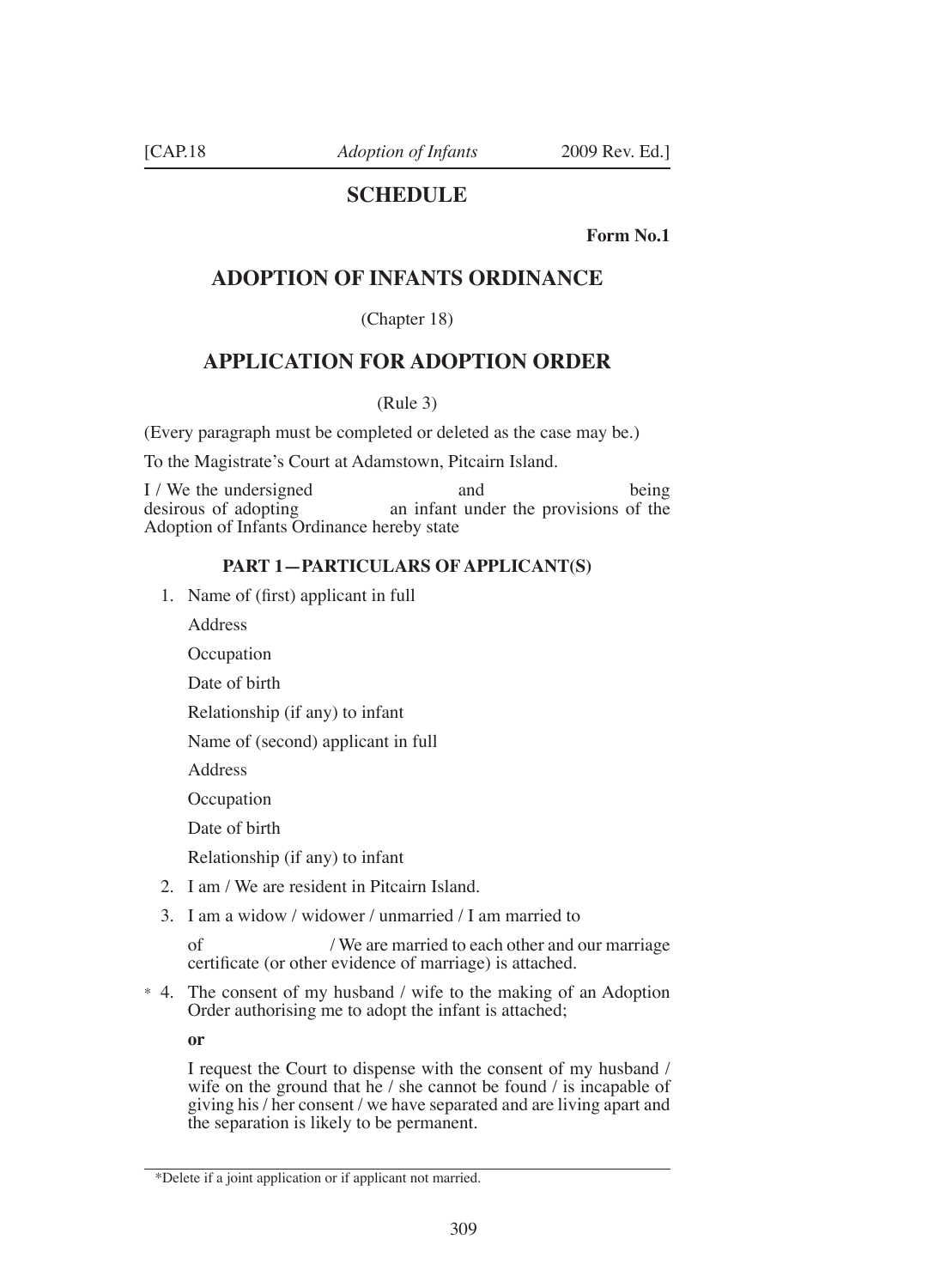### **PART 2—PARTICULARS OF INFANT AND CONSENTS**

- 5. Name in full.
- 6. The infant is of sex and is not and has not been married.
- \*\* 7. The infant is the person to whom the attached birth or adoption certificate relates  $\ell$  the infant was born on or about certificate relates  $\overline{\phantom{a}}$  the infant was born
	- 8. The infant is the child / adopted child of:

Name of mother

| <b>Address</b> | (or deceased) and name of father |
|----------------|----------------------------------|
|----------------|----------------------------------|

- Address (or deceased)
- 9. The guardian (if any) of the infant is:

Name

Address

- 10. I / We attach a document / documents signifying the consent of the infant's mother / father / guardian to the making of an Adoption Order authorising me / us to adopt the infant.
- 11. I / We request the Court to dispense with the consent of the infant's mother / father / guardian on the ground that
- 12. The following person is liable by virtue of an order of a court or an agreement to contribute to the maintenance of the infant:

Name

Address

Particulars of Court Order or agreement:

Name of Court Date of Order

or Date of agreement

13. If an Adoption Order is made in pursuance of this application the infant is to be known by the following names:

Surname

Other names

<sup>\*\*</sup>If no certificate enter date and place of birth so far as is known.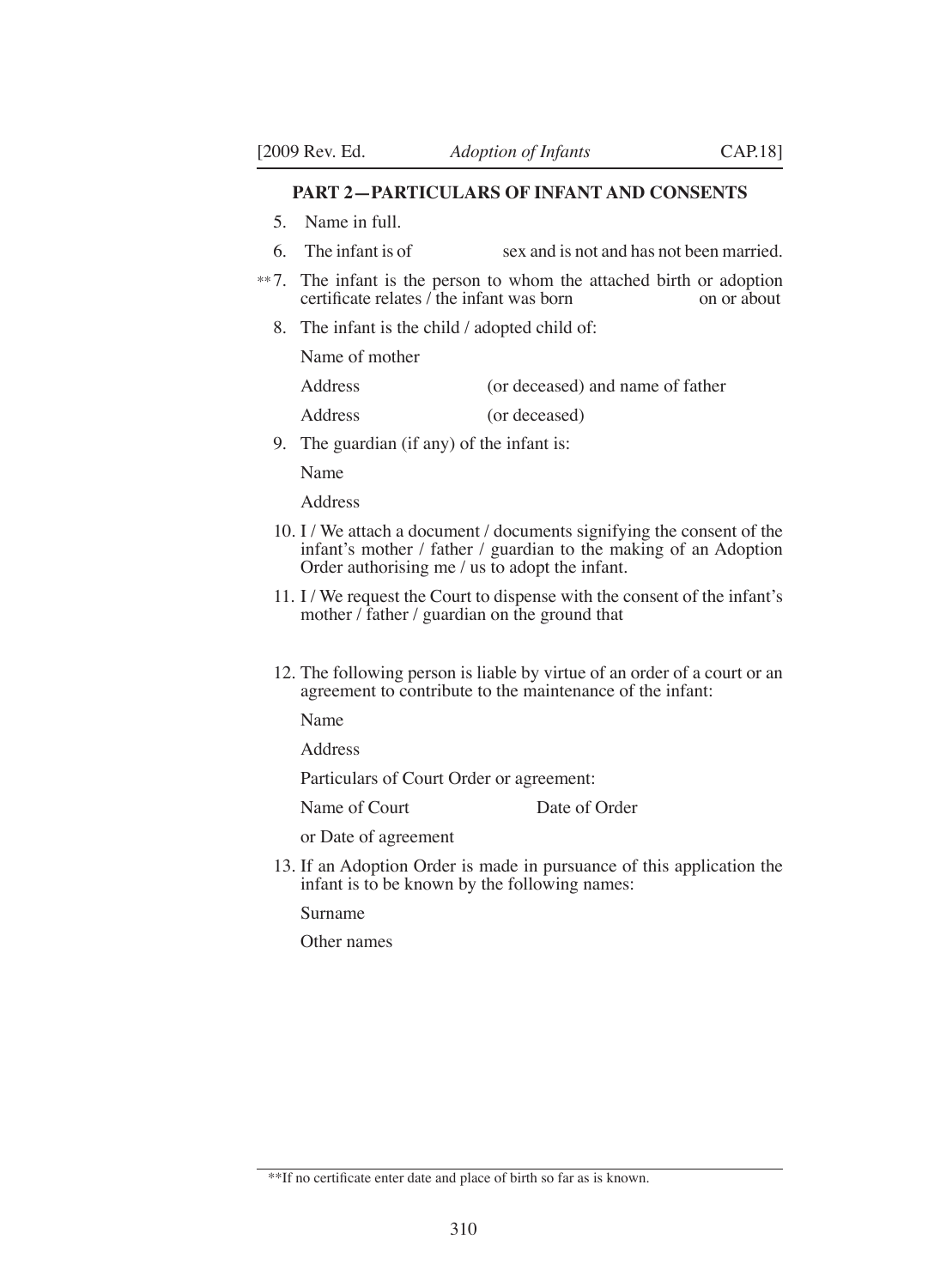#### **PART 3—GENERAL**

14. The infant was received into my / our care and possession on the

day of  $, 20$ , and has been

continuously in my / our care and possession since that date.

- 15. I have not made / Neither of us has made a previous application for an Adoption Order in respect of the infant.
	- (**or**

|                               | made an application to the |     | Court on  |
|-------------------------------|----------------------------|-----|-----------|
| the<br>dealt with as follows: | day of                     | .20 | which was |

).

- 16. I / We have not received or given any reward or payment for, or in consideration of, the adoption of the infant or for giving any consent to the making of the Adoption Order except as follows:
- 17. As far as I / we know, no person or body has taken part in the arrangements for placing the infant in my / our care and possession except:

I / We hereby apply for an Adoption Order in respect of the infant.

Dated this day of 3.20 Signature(s)

### **AFFIDAVIT VERIFYING STATEMENTS IN APPLICATION**

### (Rule 3(2))

#### I / We of Pitcairn Island and

jointly and severally make oath and say that the statements contained in the above application and signed by me / us are true to the best of my / our knowledge information and belief.

#### Sworn by the said

at Adamstown, Pitcairn Island on the day of  $\qquad \qquad 20$ . before me:

Island Magistrate / Magistrate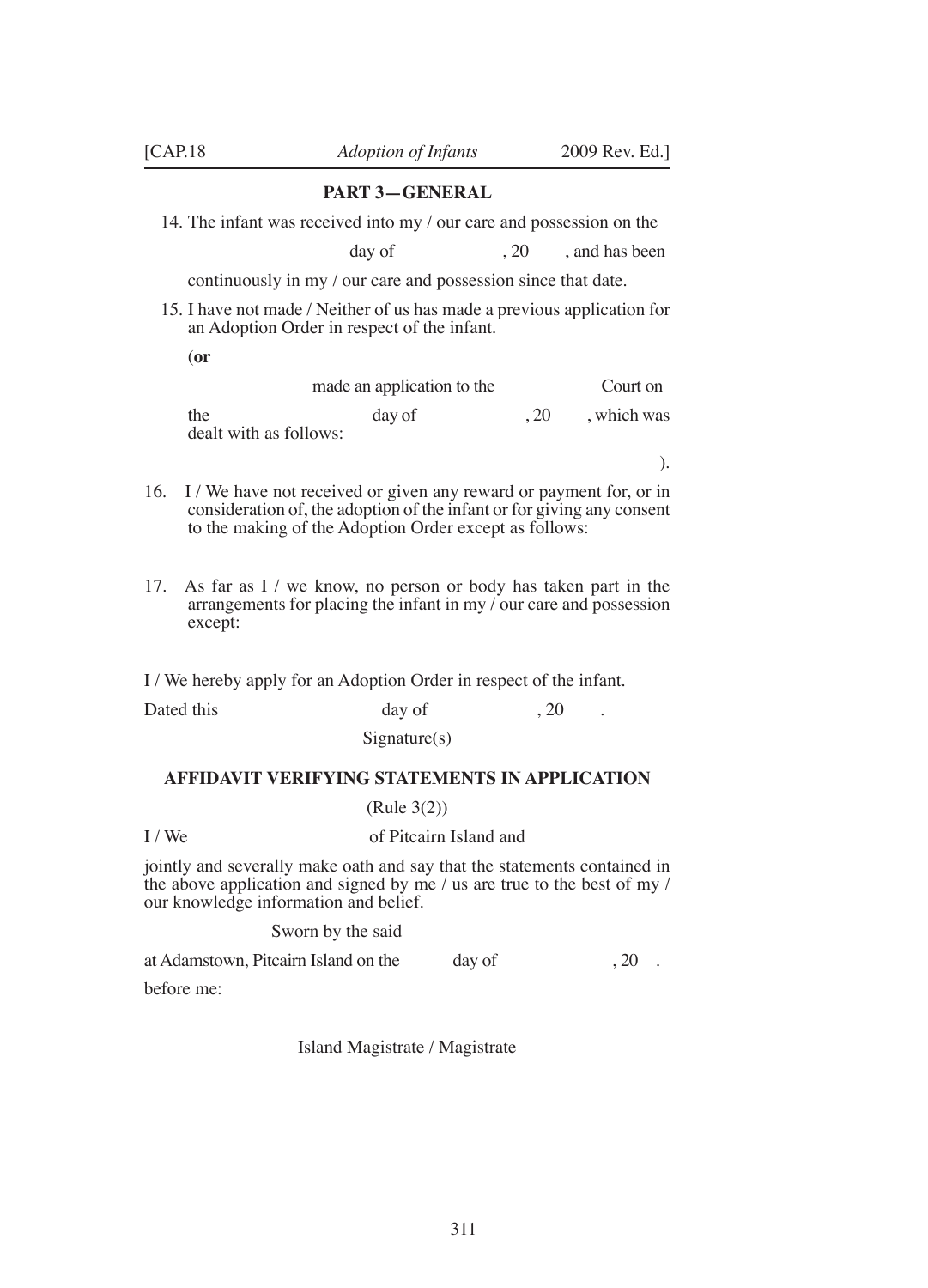### **CONSENT TO ADOPTION ORDER**

#### **Form No.2**

In the matter of an application to the Magistrate's Court by

 of hereinafter called the applicant for an order authorising the applicant under the provisions of the Adoption of. Infants Ordinance to adopt an infant of Adoption of. Infants Ordinance to adopt<br>the sex years of age resident at hereinafter called the infant.

Delete all but one of these descriptions.

I, the undersigned, of being—

- 
- (a) the father of the infant;<br>(b) the mother of the infant
- (b) the mother of the infant;<br>(c) a guardian of the infant; a guardian of the infant;
- (d) a person (acting on behalf of a body) having the actual custody of the infant;
- (e) a person (acting on behalf of a body) being liable to contribute to the support of the infant;
- (f) the spouse of the applicant,

\*Delete except in the case of a parent.

hereby state that I understand the nature and effect of the Adoption Order for which application is made \*(and that in particular I understand that the effect of the order will be permanently to deprive me of my parental rights) and I hereby consent to the making of an Adoption Order in favour of the applicant.

In witness whereof I have signed this consent on the

 $\text{day of}$ , 20

(Signature)

Signed in the presence of:

#### (Signature)

### (Address)

#### (Description)

NOTE: Where the application is made by two spouses jointly the form should be modified.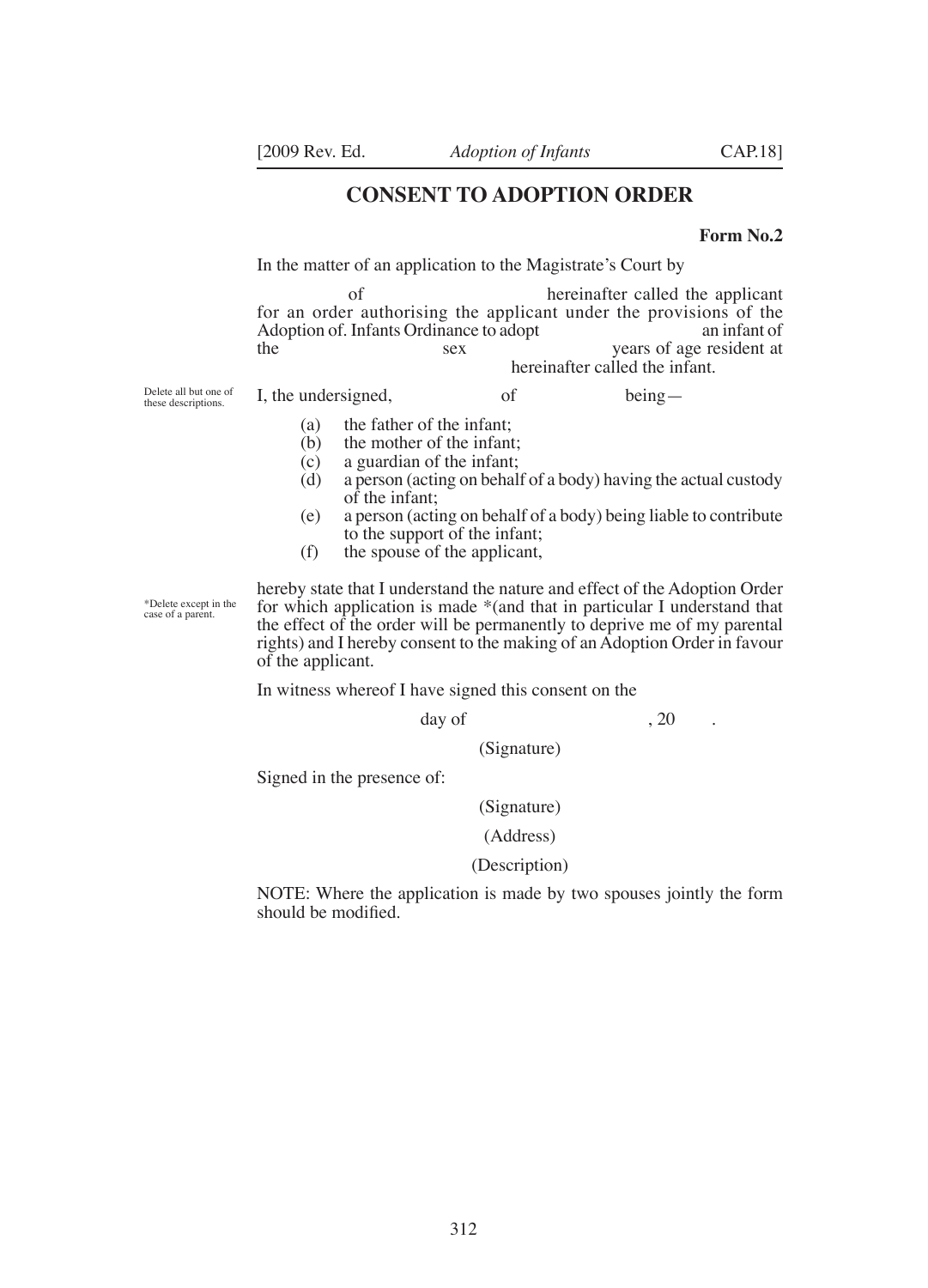### **ADOPTION OF INFANTS ORDINANCE**

**Form No.3** 

(Chapter 18)

### **NOTICE OF APPLICATION FOR AN ADOPTION ORDER**

In the Magistrate's Court at Adamstown, Pitcairn Island

#### BETWEEN:

Applicant(s)

and

Respondent(s)

To of

and of

Take notice—

(1) That an application has been made by of for an order under the Adoption of Infants Ordinance, authorising the applicant to adopt aged years resident at

(2) That of has been appointed guardian at law of the said infant.

(3) That the said application will be heard before the Magistrate's Court sitting at Adamstown, Pitcairn Island, on the day<br>of the hour of the day<br>in of  $\begin{array}{c} 20 \\$ , at the hour of the noon and that you are severally required to a the noon and that you are severally required to attend before the Court (and in the case of the said infant to produce the said infant before the Court) but the Court may dispose of the case in the absence of any of you.

Dated the day of 3.20 .

Island Magistrate / Magistrate (L.S.)

NOTE: Where the application is made by two spouses jointly the form should be modified.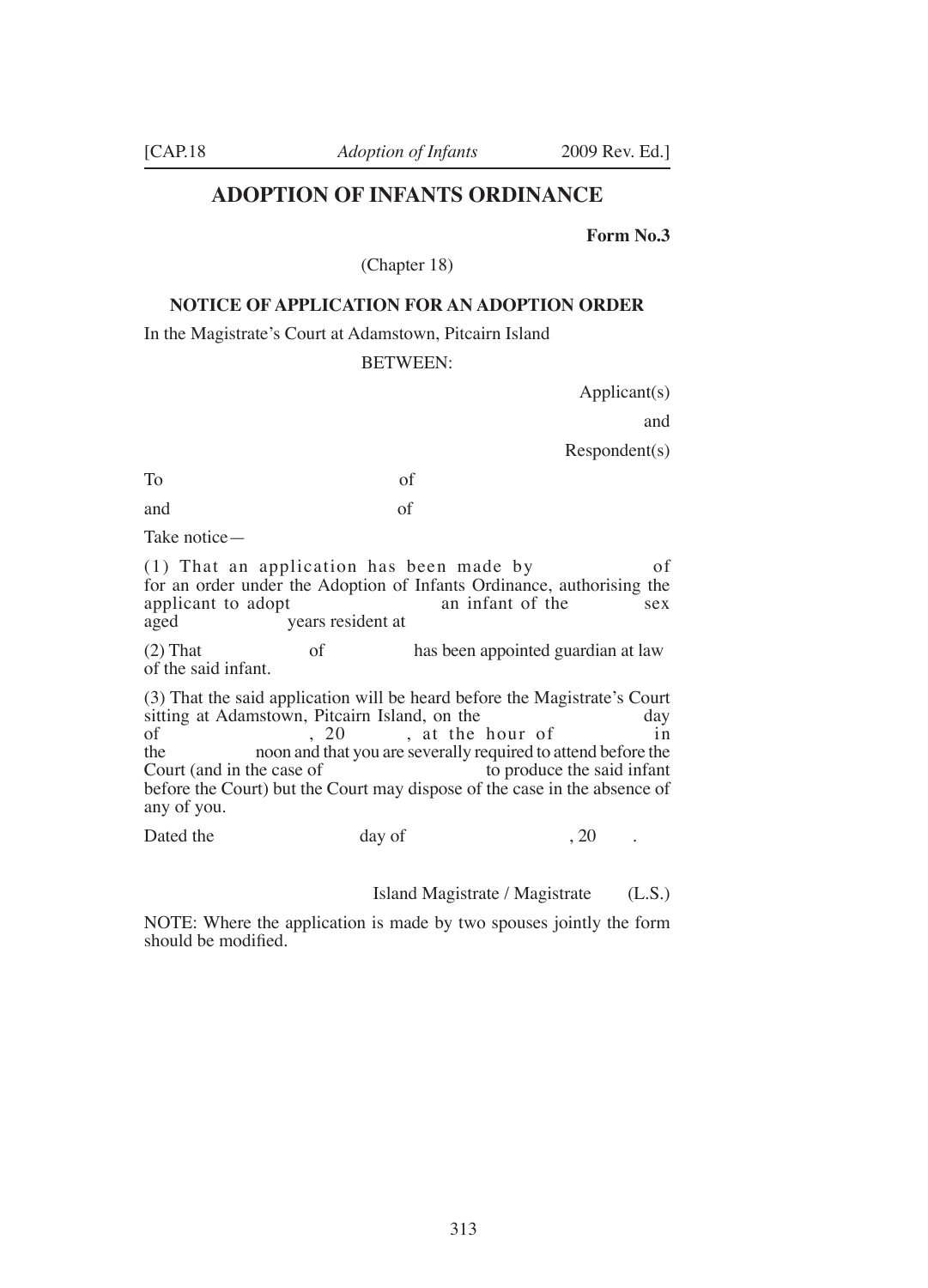### **ADOPTION OF INFANTS ORDINANCE**

**Form No.4** 

(Chapter 18)

#### **ADOPTION ORDER**

In the Magistrate's Court at Adamstown, Pitcairn Island

#### BETWEEN:

Applicant(s)

and

Respondent(s)

WHEREAS an application has been made by

of (hereinafter called the applicant) for an Adoption Order<br>in respect of an infant of the sex, the child an infant of the aged vears, resident at

AND WHEREAS the name or names and surname by which the infant is to be known are

AND WHEREAS the Court is satisfied that the applicant is qualified in accordance with the provisions of the Adoption of Infants Ordinance to adopt the infant and that all conditions precedent to the making of an Adoption Order by the Court have been fulfilled:

IT IS ORDERED that the applicant be authorised to adopt the infant.

#### (AND as regards costs IT IS ORDERED that .)

(AND the precise date of the infant's birth not having been proved to the satisfaction of the Court IT IS DETERMINED that the probable date of the infant's birth was the day of  $\frac{20}{100}$ , and the infant's birth was the such date is hereby specified as the date of the infant's birth.)

AND IT IS DIRECTED that the Registrar of Births and Deaths shall make in the Adopted Children Register an entry in the form set out in the Schedule to this Order.

(The country of birth of the infant not having been proved to the satisfaction of the Court, the particulars of the country of birth shall be omitted from such entry.)

AND it having been proved to the satisfaction of the Court that the infant is identical with  $\frac{dy}{dx}$  (to whom the entry numbered made on  $\frac{20}{x}$ , in made on day of the set of the set of the set of the set of the set of the set of the set of the set of the set of the set of the set of the set of the set of the set of the set of the set of the set of the set of the set o the Adopted Children Register relates) IT IS DIRECTED that the said entry in the (Register of Births be marked with the word "Adopted") (the Adopted Children Register be marked with the word "Re-adopted") by the Registrar of Births and Deaths.

(The following payment or reward is sanctioned .)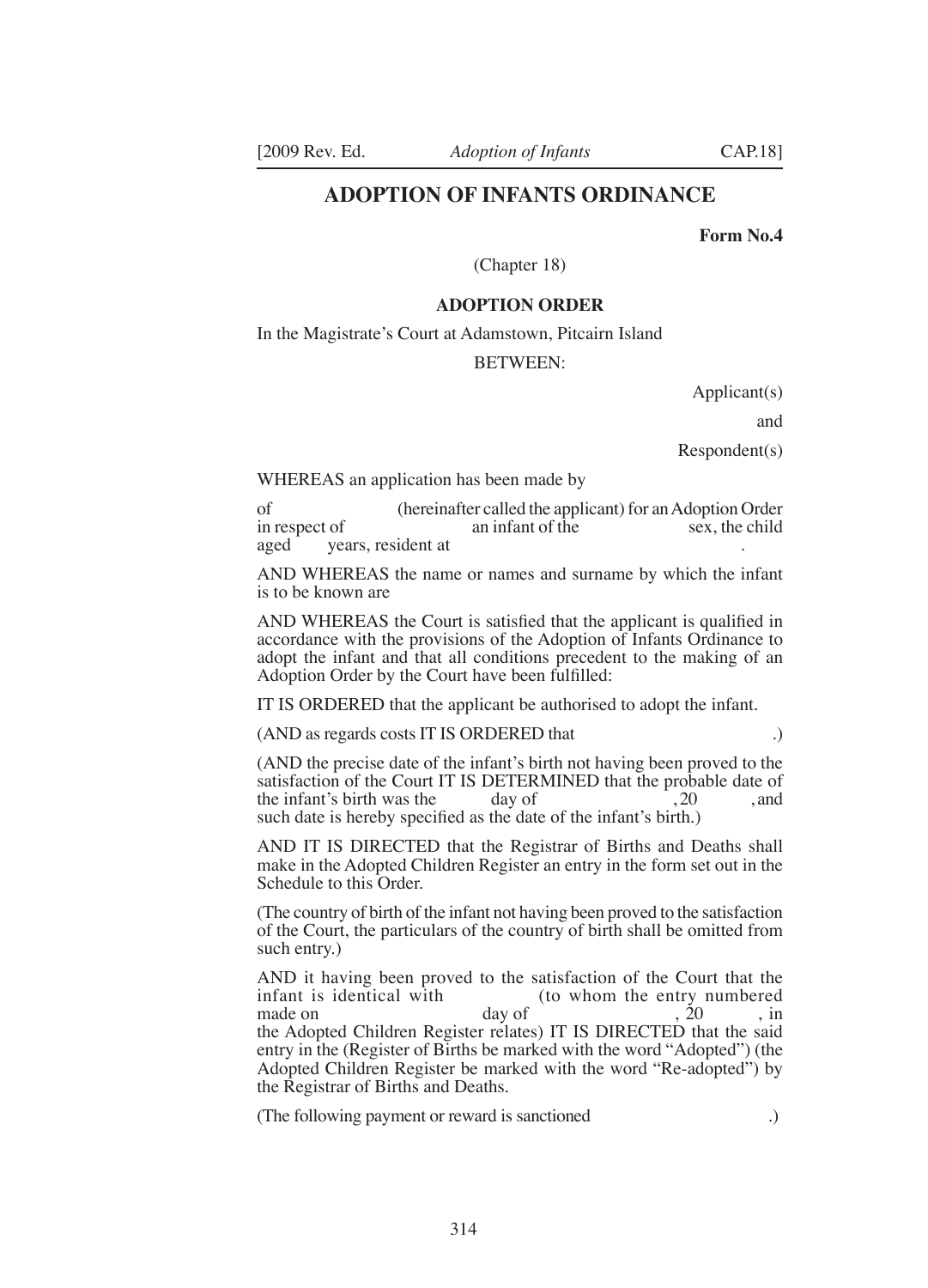| [CAP.18]  | Adoption of Infants   | 2009 Rev. Ed.] |   |
|-----------|-----------------------|----------------|---|
| DATED the | day of<br>(Signature) | , 20           | ٠ |
|           |                       |                |   |

Island Magistrate / Magistrate (L.S.)

# **SCHEDULE**

## **Form No.5**

| country of<br>child | Date and Name and<br>surname<br>birth of of child | Sex of<br>child | Name and<br>surname, address Adoption Order<br>and occupation<br>of adopter or of court by<br>adopters | Date of<br>and description<br>which made |
|---------------------|---------------------------------------------------|-----------------|--------------------------------------------------------------------------------------------------------|------------------------------------------|
|                     |                                                   |                 |                                                                                                        |                                          |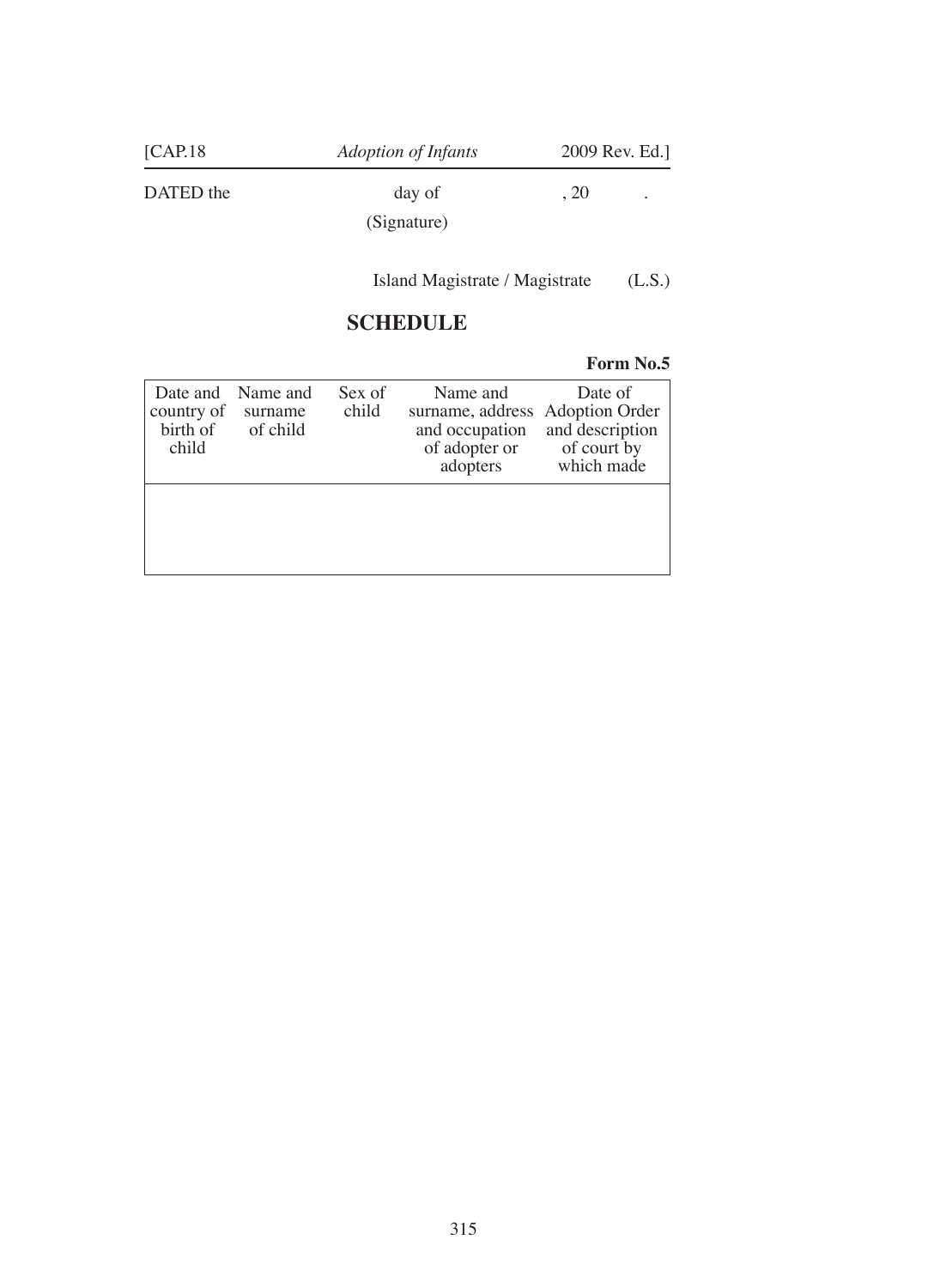### **ADOPTION OF INFANTS ORDINANCE**

**Form No.6** 

(Chapter 18)

#### **INTERIM ORDER**

In the Magistrate's Court at Adamstown, Pitcairn Island

#### BETWEEN:

Applicant(s)

and

#### Respondent(s)

The day of , 20 .

WHEREAS an application has been made by

of (hereinafter called the applicant) for an Adoption Order<br>in respect of an infant of the sex, (hereinafter called sex, (hereinafter called the infant):

AND WHEREAS the Court is satisfied that the applicant is qualified in accordance with the provisions of the Adoption of Infants Ordinance to adopt the infant and that all conditions precedent to the making of an interim order by the Court have been fulfilled:

IT IS ORDERED that the determination of this application be postponed and that the applicant do have the custody of the infant until the day that the applicant do have the custody of the infant until the of  $(20, 20)$ , by way of , by way of a probationary period

| (on the following terms, namely $-$                 |  |
|-----------------------------------------------------|--|
| (AND as regards costs IT IS ORDERED THAT)           |  |
| (AND that the application shall be further heard on |  |
| (Signature)                                         |  |

Island Magistrate / Magistrate (L.S.)